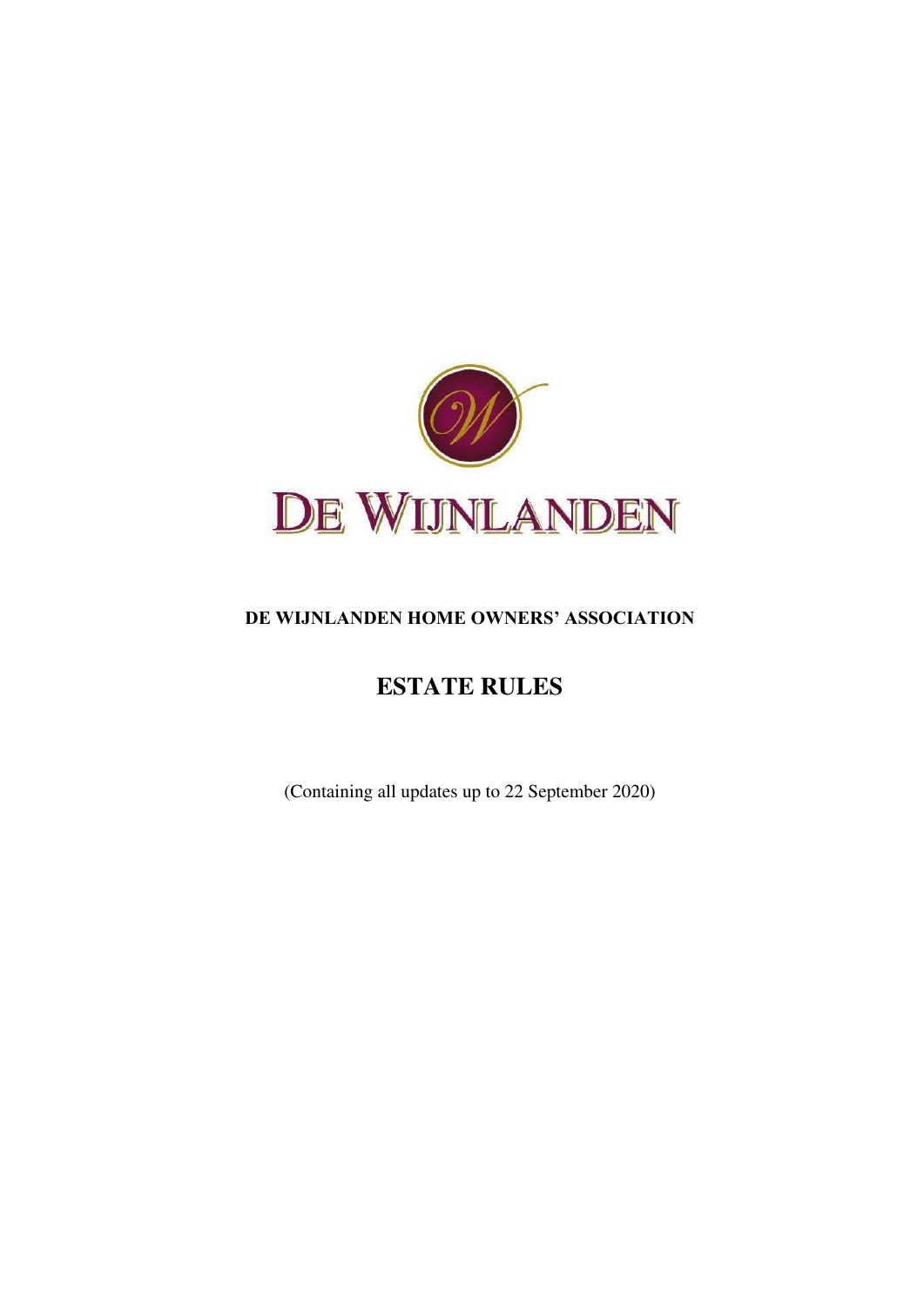# **INDEX**

| 1.  | <b>PREAMBLE</b>                                                                                    | 4                       |
|-----|----------------------------------------------------------------------------------------------------|-------------------------|
| 2.  | <b>BINDING NATURE OF THE ESTATE RULES</b>                                                          | $\overline{\mathbf{4}}$ |
| 3.  | <b>INTERPRETATION</b>                                                                              | 5                       |
| 4.  | <b>DOMESTIC PETS &amp; ANIMALS</b>                                                                 | 6                       |
| 5.  | <b>REFUSE DISPOSAL AND LITTERING</b>                                                               | 7                       |
| 6.  | <b>VEHICLES AND ROADS USAGE</b>                                                                    | $\overline{7}$          |
| 7.  | <b>ERECTION OF NEW BUILDINGS AND/OR STRUCTURES AND CHANGES,</b><br><b>ALTERATIONS OR ADDITIONS</b> | 8                       |
| 8.  | <b>MAINTENANCE</b>                                                                                 | 9                       |
| 9.  | <b>SIGNS AND NOTICES</b>                                                                           | 10                      |
| 10. | <b>LAUNDRY</b>                                                                                     | 10                      |
| 11. | STORAGE OF INFLAMMABLE MATERIAL AND OTHER DANGEROUS ACTS10                                         |                         |
| 12. | <b>SALE OF ERVEN</b>                                                                               | 10                      |
| 13. | LETTING AND OCCUPANCY OF DWELLINGS                                                                 | 10                      |
| 14. | <b>ACCREDITED AGENTS</b>                                                                           | 11                      |
| 15. | <b>ERADICATION OF PESTS AND HEALTH REGULATIONS</b>                                                 | 12                      |
| 16. | <b>NOISE, NUISANCE OR DISTURBANCE</b>                                                              | 12                      |
| 17. | <b>COMMON AREAS, GROVES AND ECO-BELT</b>                                                           | 13                      |
| 18. | <b>CLUBHOUSE AND AMENITIES</b>                                                                     | 14                      |
| 19. | <b>OBLIGATIONS WITH REFERENCE TO PERIMETER FENCE</b>                                               | 15                      |
| 20. | SECURITY, SAFETY AND RISK                                                                          | 15                      |
| 21. | <b>WORKERS AND CONTRACTORS</b>                                                                     | 16                      |
| 22. | <b>EMPLOYEES OR OFFICIALS OF THE ASSOCIATION</b>                                                   | 17                      |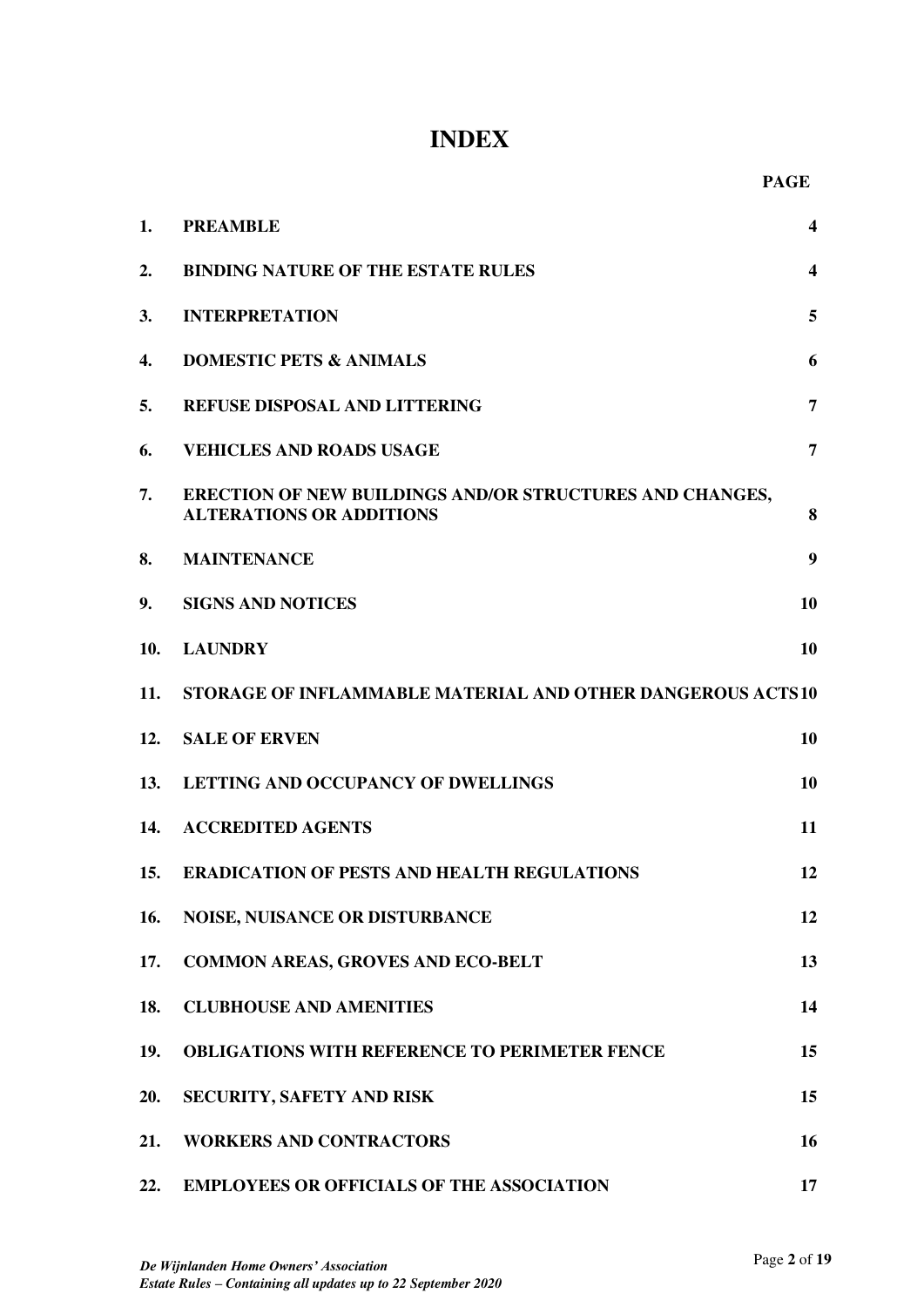| <b>23.</b> | <b>IMPOSITION OF ORDINARY PENALTIES ON OWNERS OR RESIDENTS</b> | 17 |
|------------|----------------------------------------------------------------|----|
| 24.        | <b>NOTICE</b>                                                  | 18 |
| 25.        | <b>COMPLAINTS</b>                                              | 18 |
| 26.        | <b>RELAXATION OF RULES</b>                                     | 19 |
| 27.        | <b>GENERAL RULES</b>                                           | 19 |
| 28.        | SCHEDULE OF TRANSGRESSIONS & PENALTIES as per Annexure "A"     | 19 |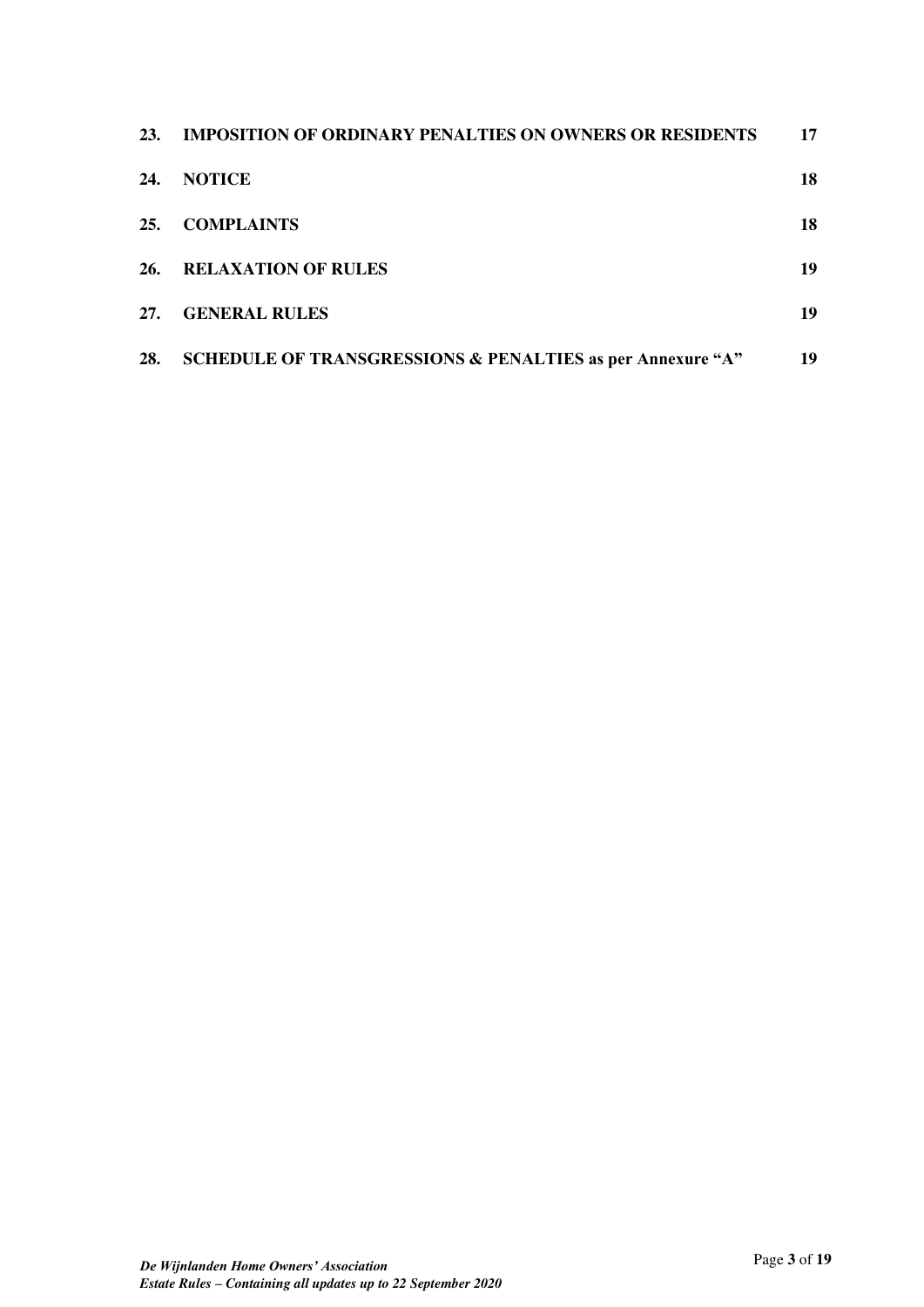# <span id="page-3-0"></span>**1. PREAMBLE**

The Estate Rules have been prescribed by the Trustee Committee in accordance with the Constitution of De Wijnlanden Home Owners' Association and in furtherance of the objects of the Association, which include:

- the management of all aspects of the design, aesthetics and maintenance of all buildings, improvements and landscaping within the estate;
- the control of building activities in the estate and to ensure compliance with the design manual;
- to ensure compliance with the Estate Rules;
- to ensure proper security standards within the estate;
- the maintenance, insurance, control and management of the common areas within the estate and to control the use and enjoyment thereof by owners, residents and visitors;
- to regulate the transfer, occupation, use and enjoyment of erven within the estate;
- **•** the promotion, advancement and protection of the communal and group interests of the members generally in regard to the estate.

These Estate Rules may be substituted, revised, amended or repealed from time to time by the Trustee Committee.

## <span id="page-3-1"></span>**2. BINDING NATURE OF THE ESTATE RULES**

- 2.1 The Estate Rules governing the use, occupation and enjoyment of an erf and the use and enjoyment of the common areas shall be binding on all owners, lessees and occupants of erven, and it shall be the responsibility of the owner to ensure compliance with these Rules by the said occupants of the property, including family members, visitors, workers, contractors and tenants.
- 2.2 In the event of a breach of the Estate Rules by any person detailed in clause 2.1 above, such breach shall be deemed to have been committed by the owner themself. Without prejudice to the aforesaid, the Trustee Committee shall be entitled to take or cause to take such steps against the person actually committing the breach as they may in their discretion deem fit, with or without proceeding against the owner, including the payment of any penalty imposed as per attached Annexure A Schedule of Transgressions.
- 2.3 Should any damage be caused to the common property by any person detailed in clause 2.1 above, the owner shall be ultimately liable to the Association for all costs incurred therein.
- 2.4 The owner of an erf shall be liable for and pay all legal costs, including costs as between attorney and client and expenses and charges incurred by the Association in enforcing compliance with these Rules, and the Trustee Committee may add such costs to levy statements.
- 2.5 All members of the De Wijnlanden Home Owners' Association are bound by the By-Laws approved by the Council of the City of Cape Town. Where a By-Law conflicts with an Estate Rule, it is confirmed that the Estate Rule shall supercede such By-Law.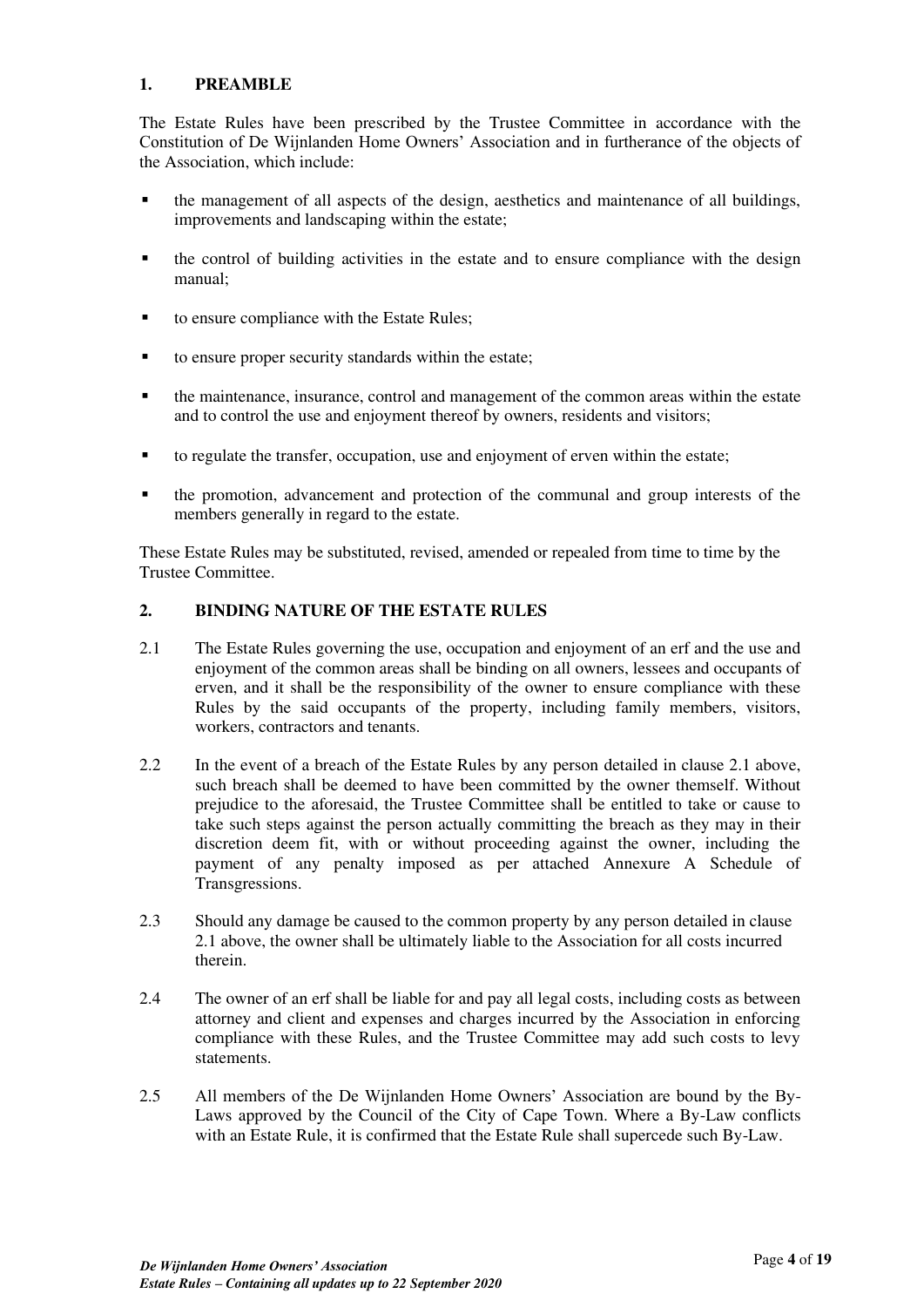# <span id="page-4-0"></span>**3. INTERPRETATION**

- 3.1 In the interpretation of these rules, unless the context otherwise indicates:
	- 3.1.1 "Association" shall mean the De Wijnlanden Home Owners Association;
	- 3.1.2 "Builders Conduct and Building Site Development Agreement" shall mean the agreement as prescribed by the Trustee Committee, which is to be concluded between the Association, the owner and the building contractor appointed by the owner for the construction of a new building;
	- 3.1.3 "Building Contractor" shall mean the building contractor engaged by the owner to erect new buildings and/or structures on his erf, and his employees and workers and the sub-contractors appointed by him and any tradesperson or supplier engaged by him;
	- 3.1.4 "Constitution" shall mean the Constitution of the Association;
	- 3.1.5 "Contractor" shall mean the Building Contractor or any other contractor appointed by an owner or resident;
	- 3.1.6 'Estate' shall mean the development known as De Wijnlanden;
	- 3.1.7 'Estate Manager' shall mean the person or corporate body as may be appointed by the Trustee Committee as an independent contractor or employee to undertake such duties with reference to the management of the Estate as determined in a signed contract;
	- 3.1.8 'House' shall mean a residential dwelling situated in the Estate;
	- 3.1.9 "Lessee" shall include an occupier and tenant.
	- 3.1.10 "Owner" shall mean the registered owner of an erf;
	- 3.1.11 "Resident" shall mean any person residing on the Estate including an owner, occupier, tenant or worker;
	- 3.1.12 "Security" shall mean the security staff or personnel of the security firm appointed by the Trustee Committee.
	- 3.1.13 "These rules" shall mean the Estate Rules;
	- 3.1.14 "Trustee" shall mean a Trustee Committee member;
	- 3.1.15 "Worker" shall mean an employee or worker, including domestic worker or gardener engaged by an owner or resident;
	- 3.1.16 The headings to the respective Rules are provided for convenience of reference only and are not to be taken into account in the interpretation of these Rules.
	- 3.1.17 Words and expressions to which a meaning has been assigned in the Constitution shall bear the same meaning in these Rules, unless inconsistent with the context.
	- 3.1.18 Words importing the singular shall include the plural, and vice versa, and words importing the masculine gender shall include the feminine and neuter genders, and vice versa, and words importing persons shall include partnerships, trusts and bodies corporate, and vice versa;
- 3.2 If any Estate Rule is in conflict with a provision of the Constitution, the provision of the Constitution shall take precedence.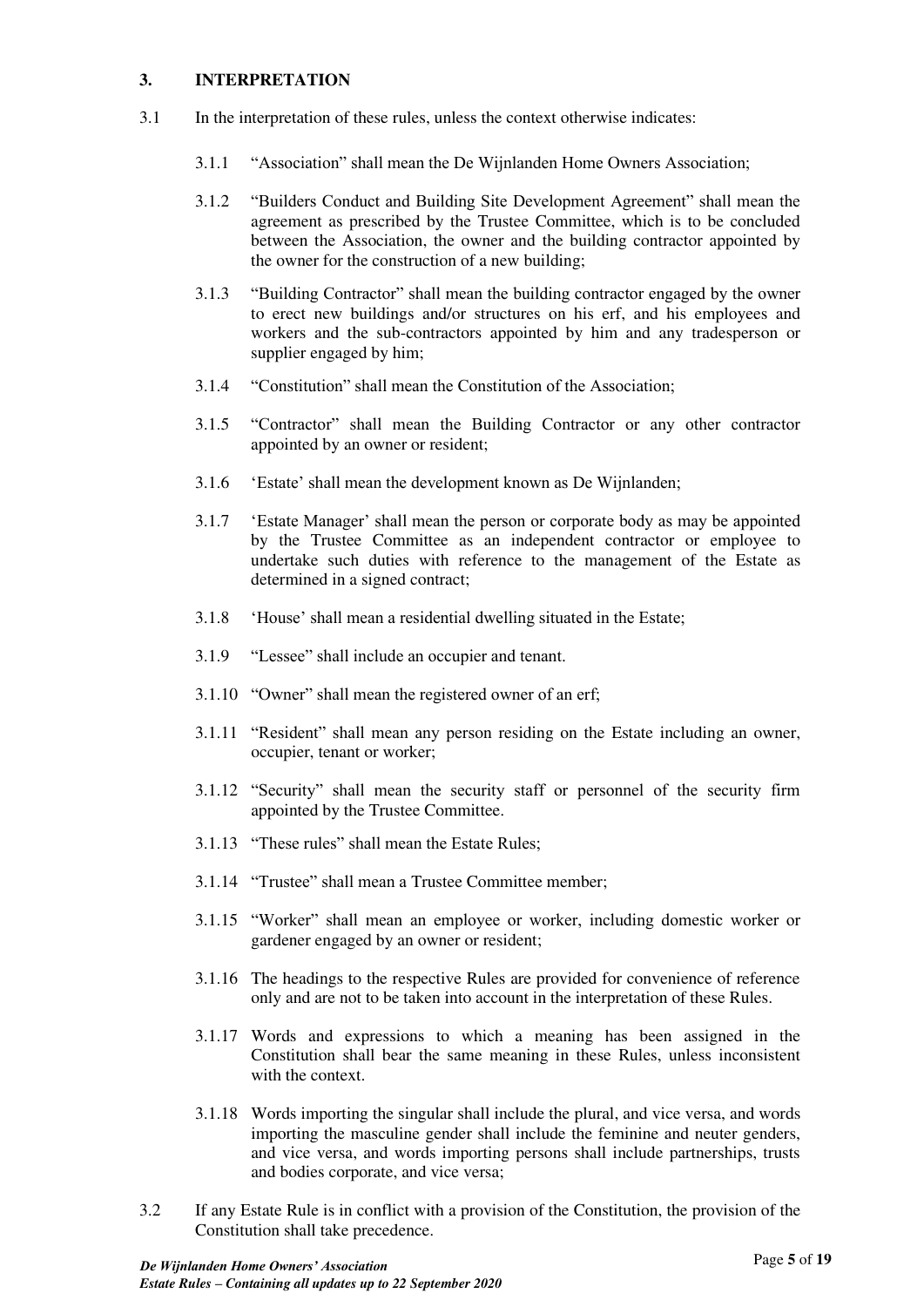- 3.3 In all instances where these rules provide for consent by the Trustee Committee, such consent may be summarily withdrawn if any condition imposed thereon is not complied with.
- 3.4 In all instances where a letter or notice is sent to a lessee in terms of these rules, the notice shall also be sent to the owner of the particular erf.

# <span id="page-5-0"></span>**4. DOMESTIC PETS & ANIMALS**

- 4.1 Residents may not keep any poisonous, exotic or other undomesticated or wild animals, poultry, pigeons, aviaries or livestock on their property.
- 4.2 Residents shall not keep any pets other than dogs and cats on their property or common property without the written consent of the Trustee Committee.
	- 4.2.1 All residents shall register their domestic animals with the Estate Manager. Should the animals exceed the number permitted in terms of these Rules, they will not be registered and the resident will be required to immediately remove such animal/s from the Estate.
	- 4.2.2 Not more than a total of 4 (four) domestic animals may be kept on a property at any one time strictly limited to a maximum of 2 (two) dogs and/or 2 (two) cats provided that:
		- 4.2.2.1 Each dog and/or cat has been registered, spayed or neutered in accordance with the By-Laws of the City of Cape Town. Each dog and/or cat has been inoculated. Breeding of any domestic animal on the Estate shall not be permitted.
		- 4.2.2.2 Each dog and/or cat is fitted with a collar that indicates the pet's name, its owner's name and telephone number.
	- 4.2.3 Dogs and cats shall be kept within the confines of the property.
	- 4.2.4 Dogs are only allowed on the common property if on a leash and under the control of its owner or competent handler. The Trustee Committee may identify common areas where dogs may be walked unleashed provided that the dogs remain under control of the owner or competent handler and does not in any way harass or cause nuisance to other dogs, people or wildlife.
	- 4.2.5 Dogs may not be allowed to roam free on the Estate. Straying, unaccompanied dogs will be removed and handed over to a selected animal welfare organisation or local pound at the risk and expense of the resident concerned.
	- 4.2.6 Residents must immediately remove and suitably discard the excrement of their dogs from the common areas and from the property of other residents. Owners and residents should also regularly attend to the removal of any defecation by their pets from their own erven.
	- 4.2.7 Pets may not be allowed to endanger, cause a nuisance, disturbance or annoyance to other residents.
	- 4.2.8 With reference to point 4.2.2 where new owners on the estate have more than the stated maximum number of pets, provided that the number of pets are within the guidelines of the City of Cape Town municipal regulations, these pets will be allowed to be kept by the owners. These pets may not be replaced until the number of pets mentioned in point 4.2.2 is reached.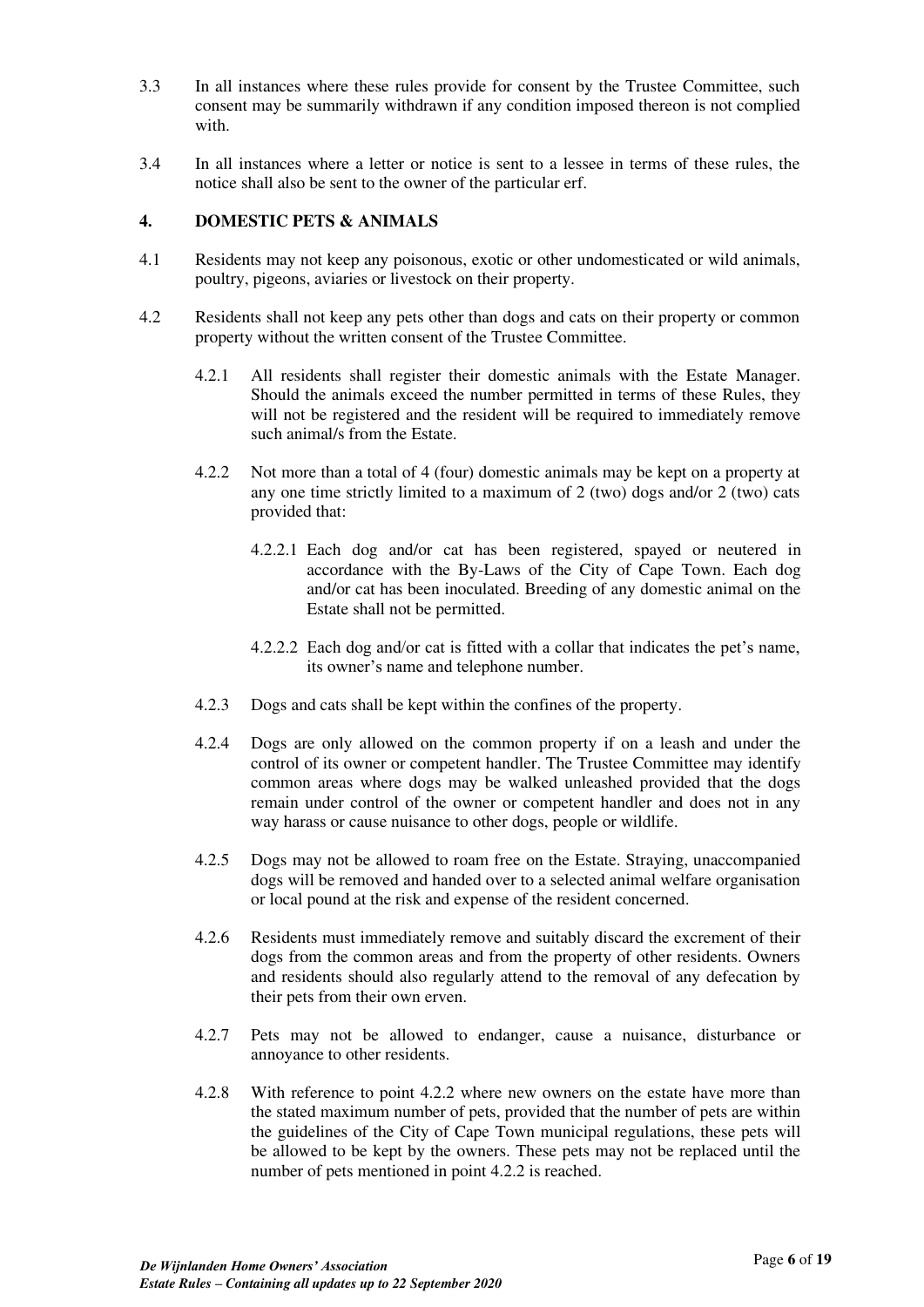- 4.2.9 Owners who walk their dogs on the common property shall at all times carry a disposable bag with them to allow for the removal of their dogs' excrement immediately and properly.
- 4.3 Should any animal or pet be adjudged by the Trustee Committee or its authorised representative (e.g. the Estate Manager) as being a danger or continual nuisance to other residents, the Association may procure its removal from the Estate, the costs of which will be recovered from the resident concerned in addition to any penalties which may be imposed thereon.
- 4.4 Residents shall be responsible for any damage or injury to property, persons or animals caused by their pets.
- 4.5 Visitors, workers or guests are not allowed to introduce any domestic animals to the Estate and the Trustee Committee may, through the Estate Manager or Security Personnel, insist on the immediate removal of such animals.
- 4.6 No dog may be left alone at a home for an extended period of more than a few hours. In the event of a resident of the Estate complaining in writing to the Association, the Board may make an order including that the dog shall, forthwith be removed from the Estate, which order shall be final and binding.

# <span id="page-6-0"></span>**5. REFUSE DISPOSAL AND LITTERING**

- 5.1 A resident shall for the purpose of having his refuse collected, place his refuse bin (wheelie bin) on his driveway on the days and at the times prescribed from time to time by the Trustee Committee. As soon as possible after the refuse has been collected, the refuse bin shall be returned to a suitable location not visible from the road.
- 5.2 Residents shall deposit their garden refuse in re-usable bags and place them on their driveways for collection on the days prescribed from time to time by the Trustee Committee. The number of refuse bags to be collected by the Home Owners Association will be limited to an amount set by the Trustees from time to time. Only plant material will be allowed in these bags.
- 5.3 A resident shall maintain refuse in a hygienic and dry condition.
- 5.4 No rubble, refuse or building material shall be dumped or discarded anywhere in the Estate.
- 5.5 All common areas, pathways and driveways must be kept clear of litter.
- 5.6 Burning of rubble anywhere in the Estate are not permitted.

# <span id="page-6-1"></span>**6. VEHICLES AND ROADS USAGE**

- 6.1 Parking is prohibited on all roads on the Estate except temporary parking is permitted for specific occasions or visits providing no obstruction is caused to other residents. No parking at any time is permitted on the common property other than the demarcated parking bays situated adjacent to the Clubhouse.
- 6.2 No truck, caravan, boat trailer, trailer or the like may be parked on any road, except for access registered construction vehicles.
- 6.3 No persons shall store any motor vehicle, caravan, boat, trailer or the like on any place on the Estate, including resident's own erven except in a structure approved by the Trustee Committee. None of the aforesaid may be left overnight on any road on the Estate.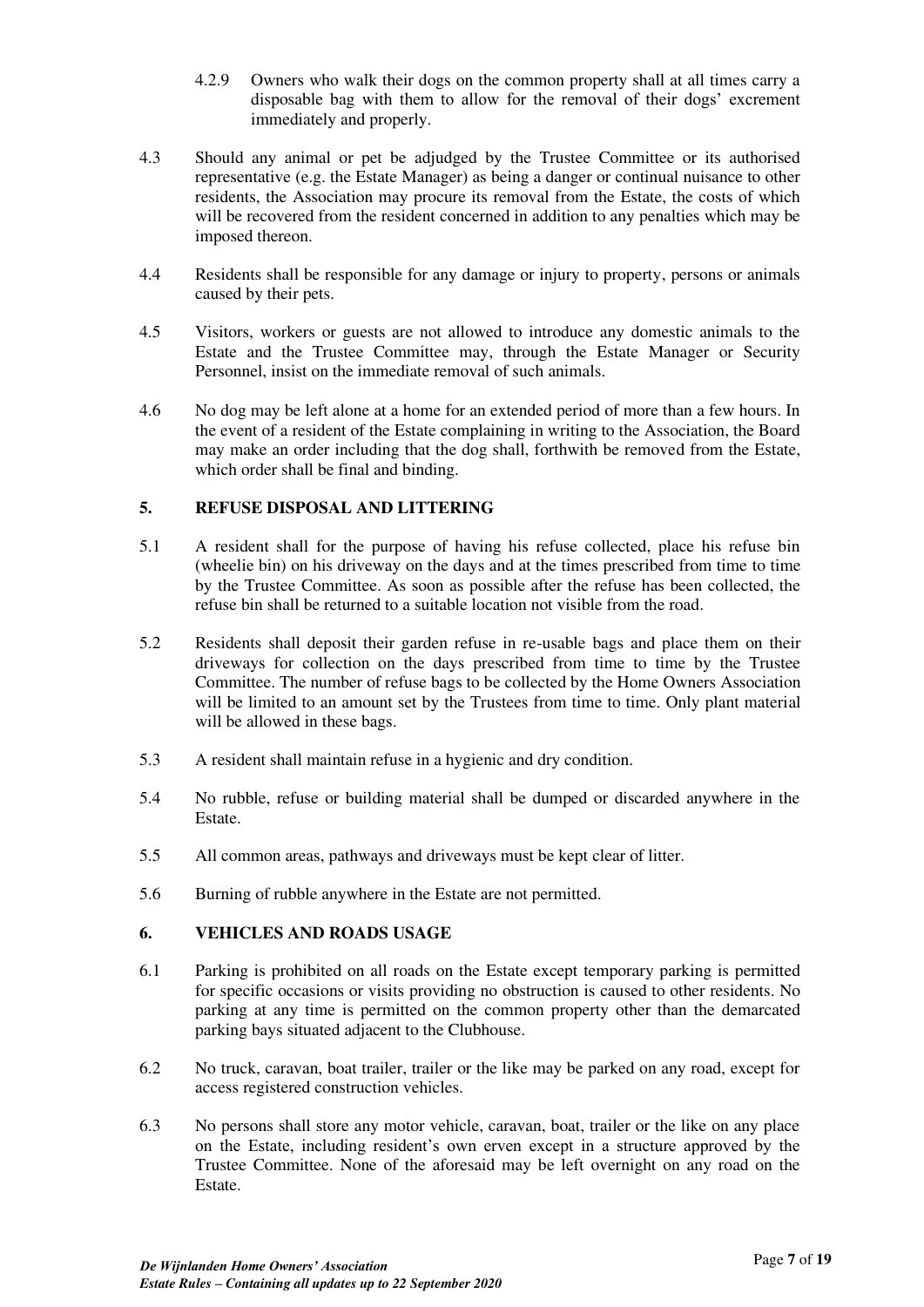- 6.4 Residents shall ensure that their vehicles do not drip diesel, oil or brake fluid on to the common areas or in any other way deface the common areas.
- 6.5 No resident may store a broken down vehicle or parts thereof or scrap of any nature on an erf or on the common property.
- 6.6 The Trustee Committee may cause to be removed or towed away, or the wheels to be clamped, at the risk and expense of the owner of the vehicle, including payment of a release penalty in respect of the release of the vehicle as determined from time to time by the Trustee Committee, any vehicle parked, standing or abandoned on the common areas in contravention of these rules.
- 6.7 No residents shall be permitted to dismantle or affect major repairs to any vehicle on any portion of the common areas or on an erf.
- 6.8 Residents and their family members, visitors, guests, workers and contractors shall adhere to the speed limit of 30 kilometres per hour whilst driving on any road in the Estate, and shall not drive their vehicles in a manner which is considered by a Trustee or the Estate Manager as negligent, reckless or dangerous. Regular speed limit enforcement will be conducted on the private roads of the Estate by an authorised and/or trained official appointed by the Trustee Committee. If an owner or resident or his family member, visitor, guest, worker or contractor drives a vehicle on any road in the Estate in excess of the speed limit or in a manner which is considered by a Trustee or the Estate Manager to be negligent, reckless or dangerous, a summary penalty may be imposed (as per Annexure A Schedule of Transgressions).
- 6.9 Residents shall when driving their vehicles keep a proper lookout for other vehicles and pedestrians and shall adhere to the provisions of the National Road Traffic Act 93 of 1996. No person shall drive a vehicle within the boundaries of the Estate without a valid driver's licence for that specific vehicle under his control.
- 6.10 No loud music may emanate from any vehicle on the Estate and the excessive hooting and revving of vehicles and/or driving a vehicle in an off limit area is prohibited.
- 6.11 Vehicles entering De Wijnlanden Estate will be limited to a maximum gross vehicle mass (GVM) of 10 000kg and a maximum length of 9,1 meter. No articulated vehicles will be allowed. Written permission in advance with motivation is required from the HOA or the Estate Manager for any vehicle in excess of these parameters to enter the Estate. The special permission vehicles, once approved, should enter the Estate through the Angels Way entrance. Transhipment could also take place at this gate where required.

# <span id="page-7-0"></span>**7. ERECTION OF NEW BUILDINGS AND/OR STRUCTURES AND CHANGES, ALTERATIONS OR ADDITIONS TO EXISTING BUILDINGS AND/OR STRUCTURES**

- 7.1 All building or out-building additions to existing houses shall adhere to the De Wijnlanden Home Owners Association Design Guidelines and require approval in terms of the "builders conduct and building site development rules". No structural or aesthetic changes may be effected to a house and any pergola, sunscreen, photo voltaic (PV) cells or other addition may be made to a house without the written permission of the Trustee Committee.
- 7.2 No structures such as, but not limited to, flagpoles, fencing, Wendy Houses, car ports, water tanks, external air conditioner units or anything similar may be erected on an erf without the written permission of the Trustee Committee. In the event that anything has been erected or done on an erf or building which in the sole discretion of the Trustee Committee is aesthetically displeasing or undesirable when viewed from the outside of the house, may be dealt with by the Trustees in such a manner as they deem fit.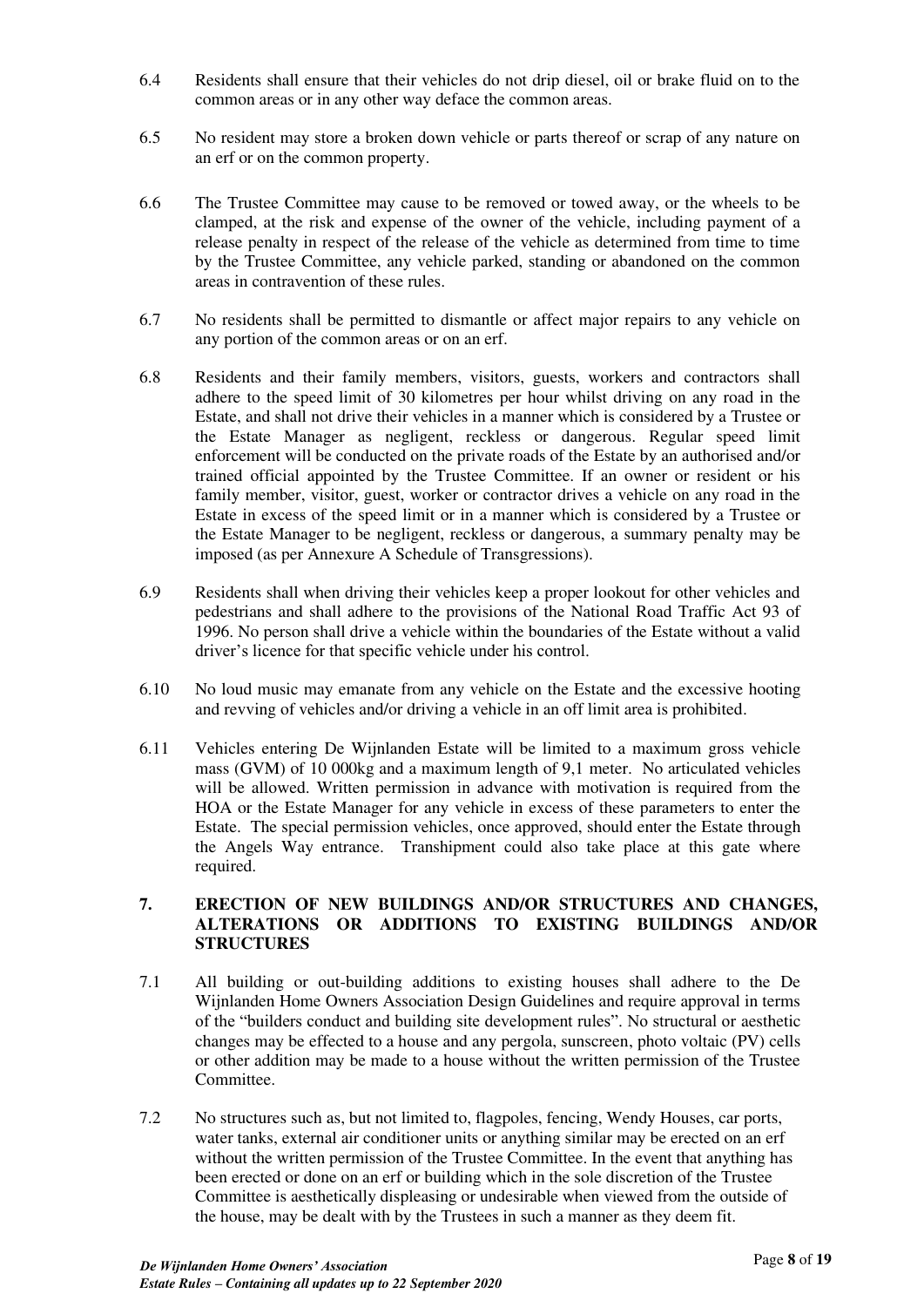- 7.3 Pools that are not permanent structures and sunk into the ground are only permitted from 15 November to 15 March provided it is as far as is practically possible placed in a position not visible from the road.
- 7.4 All external air-conditioning condenser units and ducting shall not be visible from the road elevation of the property and shall be placed at ground level. Where this cannot be achieved (inter alia due to the lay-out of the house on the property) the units should be hidden from view through an approved mechanism or an approved cover that does not distract from the overall harmony of design in the estate. Ducts and covers should also be painted in the colour of the house. In the case where the owner wishes to install an external air conditioner or water tank or any other structure referred to in section 7.2 of the Estate rules, the owner shall submit to the Estate Manager for approval by the Trustees a sketch plan indicating where the structures will be placed and indicating how the relevant rules and design manual requirements will be met. The Estate Manager will make a template for this application available for your use.

# <span id="page-8-0"></span>**8. MAINTENANCE**

- 8.1 Each owner shall maintain the buildings, outbuildings, boundary walls, retaining walls, fences and other structures on his erf in a neat and tidy condition and in a state of good repair. Quarterly aesthetics inspections will be conducted and should the owner fail to comply with written notices, HOA consent required for property transfers, will be withheld, until such time the owner complies.
- 8.2 Each owner and resident shall
	- 8.2.1 maintain their garden to a standard acceptable to the Trustee Committee and in compliance with the Design Guidelines and maintain the common property verges bordering the road in a neat condition;
		- **EXECUTE:** Fences and walls abutting common areas, groves, eco belt and vineyard must be kept clear of tall grass, and weeds up to 2 meters beyond such boundary fences and walls.
		- Gravel verges (no grass) are to be kept weed free and the plastic or weed guard is to be kept covered by the gravel.
		- Pathways and driveways are to be kept free of weeds and debris.
		- Grass verges and lawns are to be regularly mowed and kept free of leaves and debris.
		- Grass edges and bed edges are to be cut and kept neat.
		- Length of artificial lawn must be between 20mm and 40mm, and according to the selected (green) colours of the samples held at the clubhouse with the Estate Manager. In addition, such lawn may be installed on the street side of the house, between the house and the street verge, but not beyond the property boundary line as any estate or municipal excavations will not cover repairs to such. All installations shall be performed professionally, and pre-agreed with the estate manager by means of a diagram and confirmation of the installer.
		- No colourful ornaments / benches to be placed on the verges. The estate is aiming for natural earthy tones to create an overall cohesive look, in line with Cape Vernacular style, and between neighbours.
	- 8.2.2 in respect of a vacant stand keep it neat and the foliage cut short.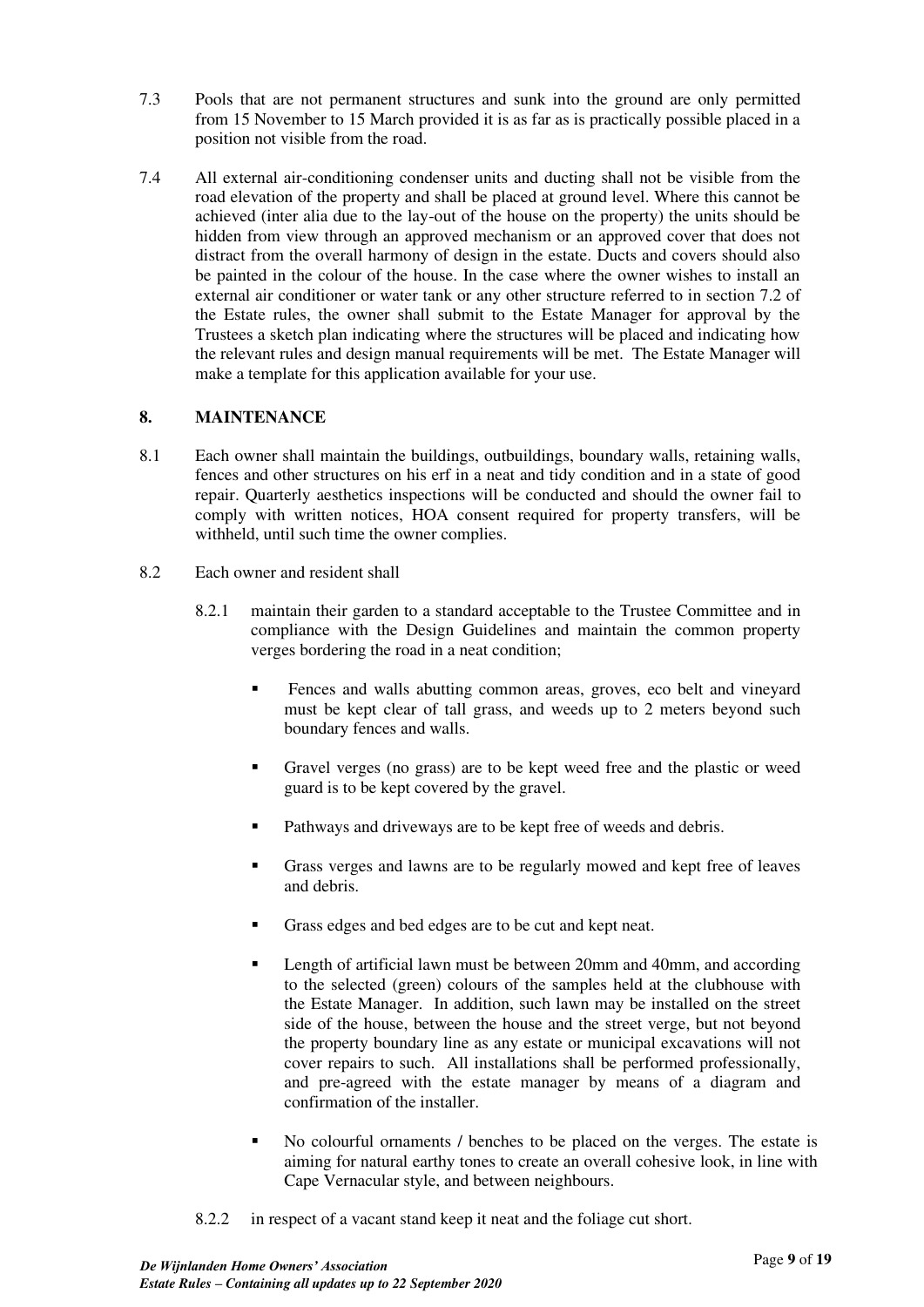- 8.2.3 where the property abuts the perimeter electric fence, ensure there is no plant growth or obstruction whatsoever within a distance of 0.5 metre of the fence.
- 8.3 If an owner fails to adequately maintain a vacant erf in terms of clauses 8.1 and 8.2 above, despite being giving 14 days' notice to do so, the Trustee Committee may elect to remedy the situation at the expense of the owner.
- 8.4 The removal of or cutting down of trees is generally not permitted, however, in exceptional circumstances an Owner may apply in writing for permission to do so from the Association, who shall have the authority to make such decision in its sole discretion.
- 8.5 Owners may not extend any part of their garden into any Common Property such as verges, open spaces and the like without the express approval of the Association in writing.

# <span id="page-9-0"></span>**9. SIGNS AND NOTICES**

- 9.1 No owner or resident shall place any sign, notice, billboard or advertisement of any nature whatsoever on any part of the common area or erf, without the prior written consent of the Trustee Committee. The Trustee Committee may remove any unauthorised sign, notice, billboard or advertisement at the risk and expense of the owner or resident concerned.
- 9.2 No Estate agents boards are permitted at the entrance to the Estate or in any windows facing the entrance or on any erf or common property on the Estate.
- 9.3 All properties must display the road number in a prominent and visible position with each digit measuring a minimum height of 13 centimetres.

## <span id="page-9-1"></span>**10. LAUNDRY**

- 10.1 The washing of garments, household linen or general washing of any nature may only be performed inside a house and no washing may be undertaken in any dam or pool.
- 10.2 Washing lines should be obscured from the view of other residents and washed items only may be hung out to dry within a screened drying yard.

# <span id="page-9-2"></span>**11. STORAGE OF INFLAMMABLE MATERIAL AND OTHER DANGEROUS ACTS**

An owner or resident may not store any flammable, hazardous, dangerous or harmful substance in his house or on his property with the exception of certain products or substances, such as lawnmower fuel, paint cleaning solvents and fertilizers as may be reasonably required for domestic use in quantities not exceeding 10 litres.

## <span id="page-9-3"></span>**12. SALE OF ERVEN**

No owner shall sell or transfer his erf without the written consent of the Association.

# <span id="page-9-4"></span>**13. LETTING AND OCCUPANCY OF DWELLINGS**

13.1 All tenants and other persons granted the right of occupancy by an owner is obliged to comply with these Rules, notwithstanding any provision to the contrary or the absence of any provision contained in any lease or grant of right of occupancy and must sign acknowledgement, understanding and acceptance of the Rules.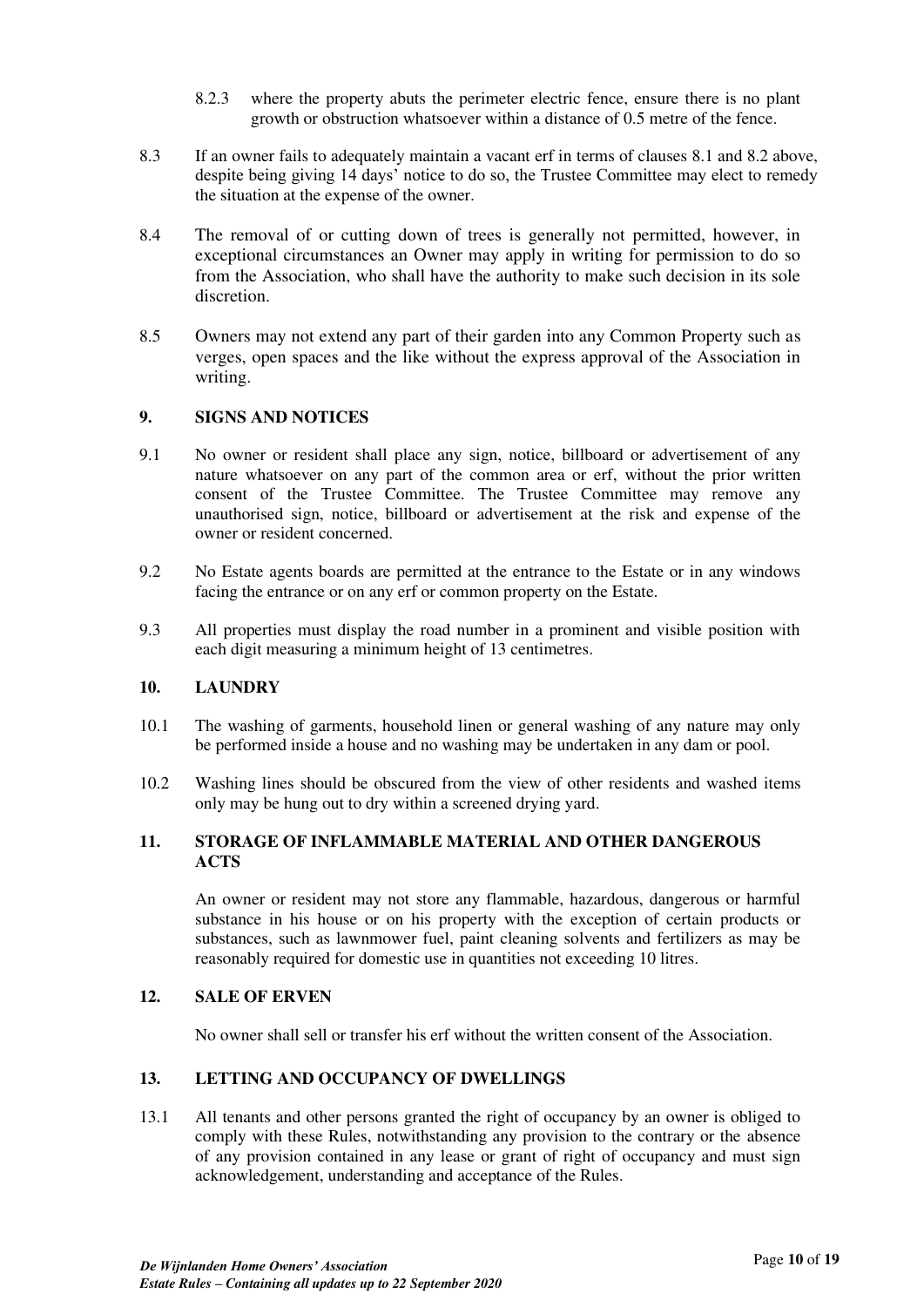- 13.2 An owner shall complete a Tenant Registration Form in respect of all persons granted the right of occupancy providing names of all tenants, contact details, vehicle registration numbers, access control serial numbers, animals and period of lease prior to taking occupation.
- 13.3 An owner may not let his property for periods less than 6 days as this comprises a commercial activity which is prohibited in terms of clause 13.4 below.
- 13.4 Owners and residents shall use their houses for residential purposes only and may not use or allow their properties to be used to conduct a business, trade, guesthouse, bed-and breakfast establishment or any other form of accommodation facility. Special Permission in writing must be obtained from the Trustee Committee should an owner and/or resident conduct any business or trade from such a property.
- 13.5 A property shall be used for the living accommodation of a single family household. In this context 'family' means a single person maintaining an independent household, or two or more persons directly related by blood or partnership or no more than four unrelated persons maintaining a common household. Special permission in writing must be obtained from the Trustee Committee to request leniency on the definition of "family".
- 13.6 No owner or occupier may permit more than 2 (two) persons per bedroom to reside in any dwelling on a permanent basis.
- 13.7 Each owner will be held responsible for the actions of all lessees and other residential occupiers of his property on the Estate.

# <span id="page-10-0"></span>**14. ACCREDITED AGENTS**

- 14.1 An owner shall manage the sale, transfer or lease of his property personally, or may appoint a qualified and accredited professional Estate Agent to do so on his behalf.
- 14.2 An Estate agent appointed in terms of clause 14.1 shall register with the Estate Manager as appointed agent prior to marketing the property.
- 14.3 The Estate Manager will provide the registered agent with the Constitution of the Estate and related documents (Rules of the Estate and Design Rules).
- 14.4 The registered Estate Agent (or the owner where he is the direct seller) will in writing undertake to the Estate Manager to give prospective buyers or tenant copies of the documents listed in 14.3 prior to any offer to purchase or rent is made
- 14.5 The Estate Manager will, with the consent of the owner, enrol the registered agent as regular visitor to facilitate easier access to the Estate if so requested.
- 14.6 The registered Estate agent (or owner where he is his own agent) should also ensure that tenants comply with the provisions of the Rental Housing Act No 50 of 1999 (as amended) where applicable.
- 14.7 Estate Agents who are not enrolled as regular visitors must have the prior approval of the owner before entering and they must provide their full credentials and contact details to Security who will follow normal access control procedures in admitting them to the Estate.
- 14.8 The Estate Agent or the owner must meet interested buyers at the main gate in order to affect entry to the Estate.
- 14.9 In the case where an Estate Agent or the owner fails to carry out any of his obligations in terms of clause 14, the owner will be held responsible and a penalty charge as prescribed may be levied against the owner.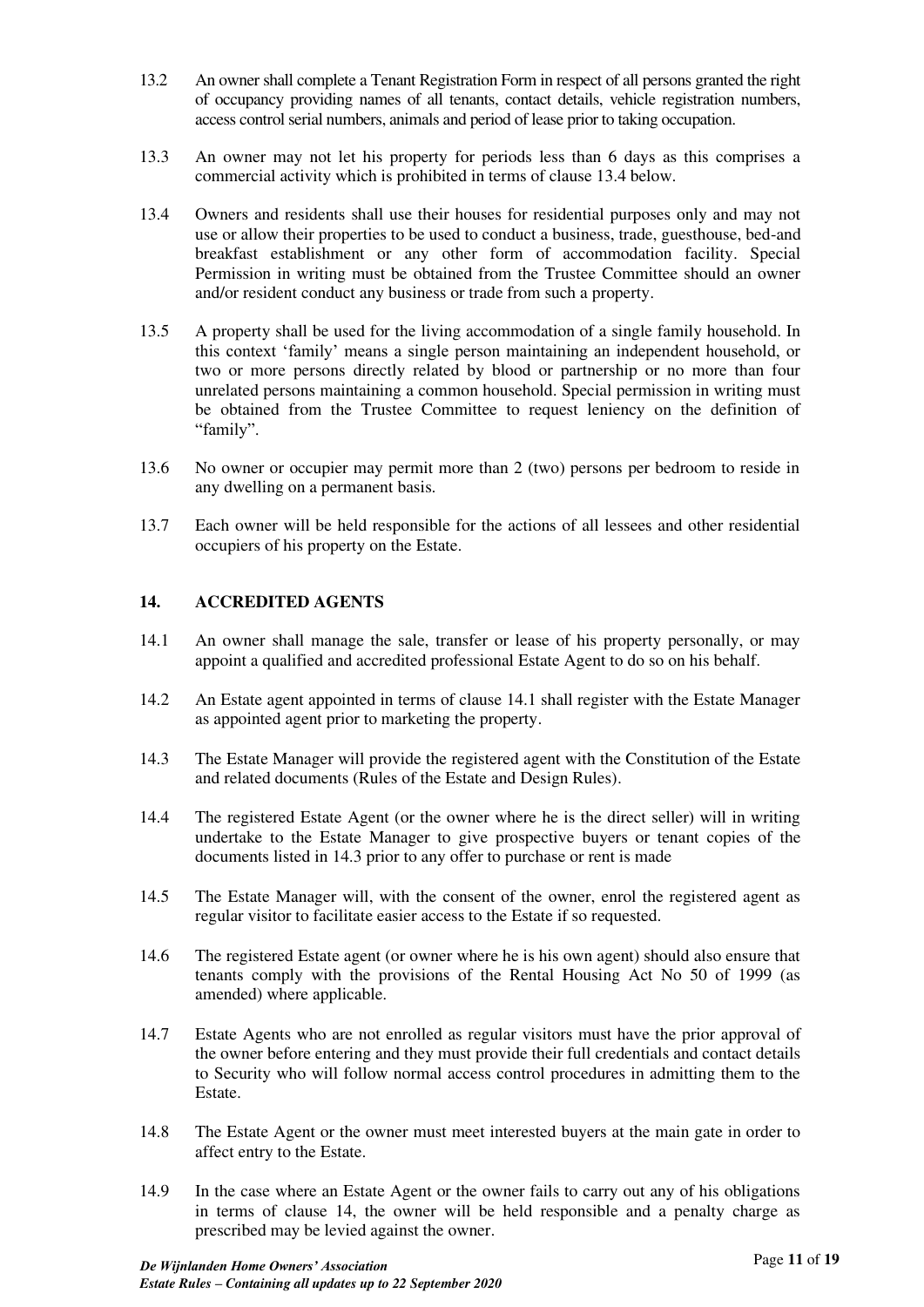# <span id="page-11-0"></span>**15. ERADICATION OF PESTS AND HEALTH REGULATIONS**

- 15.1 A resident shall keep his house free of rats, mice, cockroaches, white ants, borer and other wood destroying insects and shall ensure that the activities inside his house, on his erf and the common areas comply with the municipal health regulations.
- 15.2 No animal, bird or any living thing may be slaughtered in a house or on an erf or on any part of the common property. No meat or fish may be hung out to dry on an erf or any part of the common areas.

# <span id="page-11-1"></span>**16. NOISE, NUISANCE OR DISTURBANCE**

- 16.1 No Owner or resident shall cause or permit to be caused a disturbance by shouting, screaming or making any other loud or persistent noise or sound, including amplified noise or sound, or shall use any offensive, obscene, injurious or unbecoming language on his erf or on the common property at any time. In particular owners and residents shall maintain quietness on the estate between the hours of 23h00 and 07h00 on weekdays.
	- 16.1.1 No Owner, resident or their employees shall be permitted to use any noisy machinery including but not limited to lawn mowers, chainsaws, lathes and woodworking machinery before 09h00 or after 17h00 on Saturdays, or before 09h00 or after 13h00 on Sundays.
- 16.2 A resident shall not use his house or erf or the common areas or permit it to be used in such a manner or for such purpose as shall cause a nuisance to another owner or resident. For the purpose of this rule, "nuisance" means any act, omission or condition, which in the Trustee Committee's sole opinion is offensive, injurious or dangerous to health, materially interferes with the ordinary comfort, convenience, peace or quiet of residents, or which adversely affects the safety of the residents, having regard to the reasonable nature of the activities in question in the house or on the erf or common areas concerned, and the impact which results from these activities, and the noise related to these activities.
- 16.3 The horns of vehicles may not be sounded at any time in the Estate, except as a warning of imminent danger or in case of an emergency.
- 16.4 No fireworks or crackers may be lit or exploded in the Estate.
- 16.5 No pellet guns may be fired on the Estate.
- 16.6 No firearm or weapon may be discharged in the Estate, except in self-defence or for related purposes.
- 16.7 Skate boards, roller skates, roller blades or similar items used on the roads are done at the sole risk of the person engaging in such activities. The HOA will not accept any liability for any injuries or other harm caused by such activities.
- 16.8 Traffic rules as laid down in local or national legislation applies on all roads on the estate unless where any additions thereto are mentioned in the estate rules.
- 16.9 No driving of quad bikes and/or any off road motor cycle will be permitted anywhere in the Estate.
- 16.10 Due to the South African Civil Aviation Authority (CAA) regulations which exclude drone use within 10km of an airport, and De Wijnlanden falling within the controlled airspace of the Cape Town International Airport, no drone or Remotely Piloted Aircraft may be flown in or over the estate.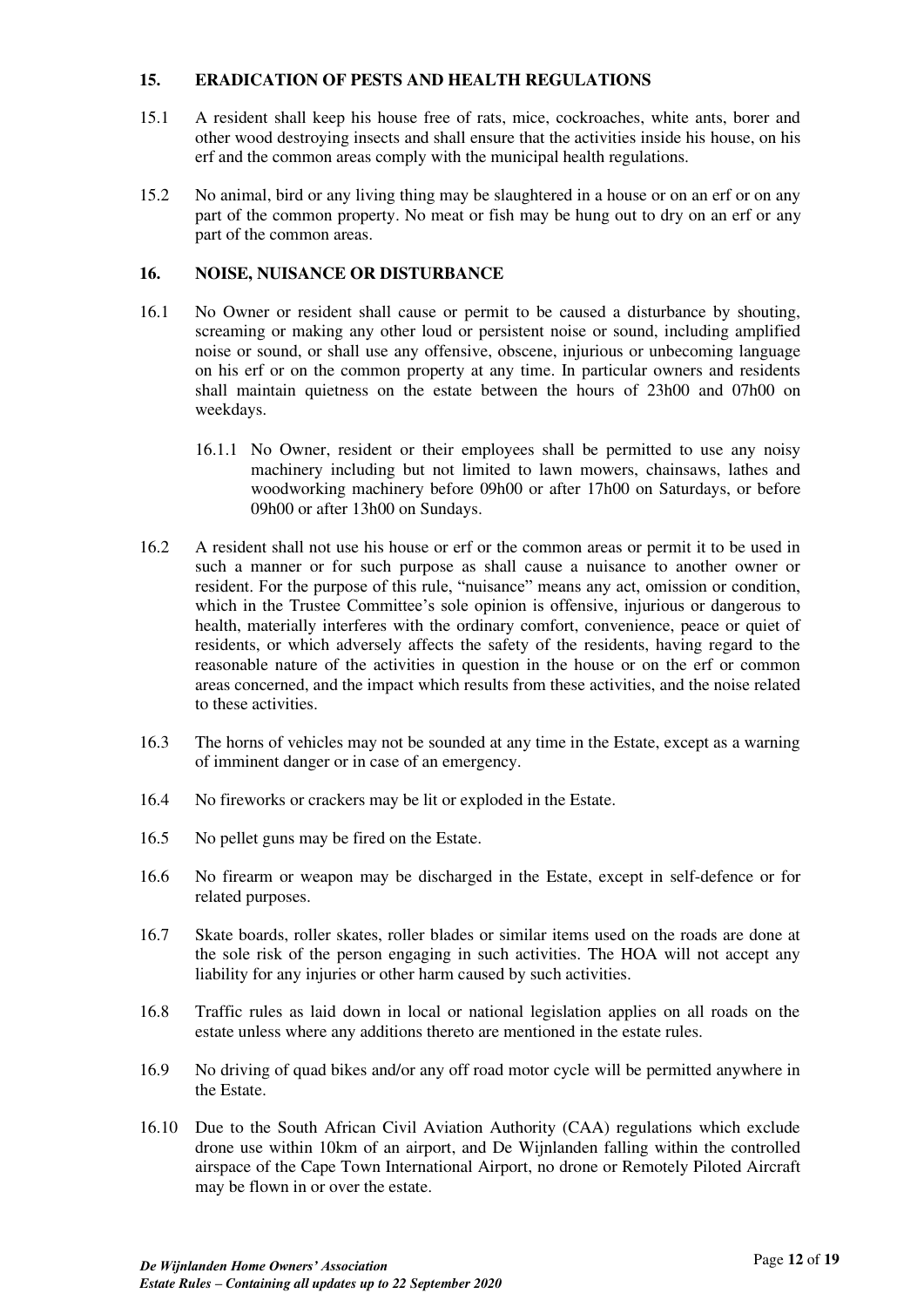# <span id="page-12-0"></span>**17. COMMON AREAS, GROVES AND ECO-BELT**

- 17.1 Residents shall comply with the following provisions and the conditions imposed from time to time by the Trustee Committee in respect of the usage of the common areas, groves, eco-belt and amenities of the Estate:
	- 17.1.1 Residents shall use and enjoy the common areas, groves, eco-belt and amenities in such a manner as not to unreasonably interfere with the use and enjoyment thereof by other owners or residents.
	- 17.1.2 Residents shall respect the privacy of residents whose properties front onto the common areas and amenities.
	- 17.1.3 Noise must be kept to a minimum so as not to disturb other residents, waterfowl, birds and animals.
	- 17.1.4 The trapping, shooting, harassing, disturbing, destroying or in any way harming of the waterfowl, birds or animals in the Estate is prohibited.
	- 17.1.5 Residents shall not interfere with the plant vegetation on the common areas or with the irrigation system of the Association. No trees or plants may be removed or replaced on the common areas, without the written authorisation of the Trustee Committee. Residents shall not in any way damage the common areas, groves, eco-belt and amenities.
	- 17.1.6 No water sport or watercraft is allowed on the dams, unless specifically authorised by the Trustee Committee and subject to compliance with the conditions imposed by the Trustee Committee.
	- 17.1.7 No swimming is allowed in the dams and pets are not allowed to enter water features unless specifically authorised by the Trustee Committee and subject to compliance with the conditions imposed by the Trustee Committee.
	- 17.1.8 Fishing in the dams may be allowed subject to compliance with the reasonable conditions that may be imposed from time to time by the Trustee Committee.
	- 17.1.9 Littering or discarding of any item whatsoever on common areas should only occur within the receptacles provided.
	- 17.1.10 Driving of unauthorised vehicles in an off-limit area is not permitted.
- 17.2 No resident shall cause or permit the destruction or degradation of the environment.
- 17.3 Any Community buildings and facilities, as and when provided, are for the recreational use of all estate residents and their guests only.
- 17.4 The facilities may not be used by outsiders, nor may they be used by anyone for financial gain without Trustee approval, or for political or religious gatherings.
- 17.5 The lighting of fires in any open space on the Estate is prohibited unless for the express purpose of braaiing at an authorised function or at an ordinary residential activity, and provided the braai is in a proper receptacle/burner specifically built for that purpose.
- 17.6 Disturbing, collecting or destroying of any plant material is prohibited except by authorisation from the Association.
- 17.7 Disturbing, harming or destroying any wild animals or birds is prohibited. (Fauna & Flora)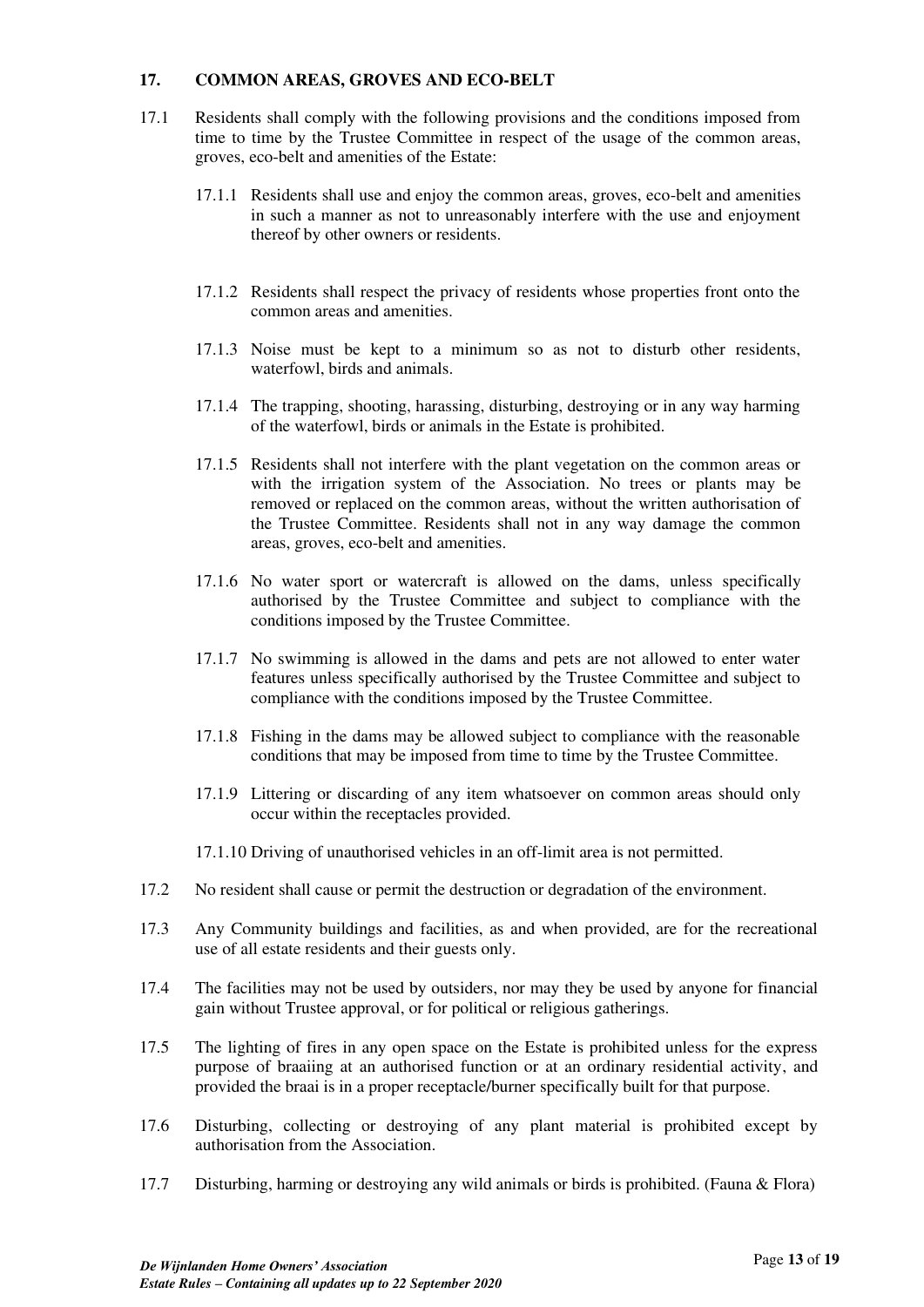- 17.8 In the event of wild animals becoming a nuisance; the problem should be brought to the attention of the Association although this does not infer that any animals will be automatically removed from the Estate.
- 17.9 The use of any of these areas in a manner or through conduct which may unreasonably interfere with the use and enjoyment thereof by other persons or in such a way as to cause a nuisance, which may detrimentally affect the amenity of such space, is prohibited.
- 17.10 Littering or discarding of any item whatsoever on the Estate is prohibited except in receptacles specifically provided therefore.
- 17.11 The polluting of any lake, dam, waterway, pond or stream is prohibited.
- 17.12 Pets may not be allowed to enter the dams or water features.
- 17.13 Residents, visitors, and occupants are prohibited from feeding wildlife.
- 17.14 No building rubble, refuse or unwanted articles or material of any nature may be dumped on Private Open Spaces or Common Facilities.
- 17.15 No trees or plants may be removed from or planted on Private Open spaces without the written prior permission of The Association.
- 17.16 No trees, plants or groundcover may be removed from the sidewalk without permission from the Association. Landscaping should not interfere with pedestrian traffic or obscure the vision of motorists and structures such as fountains, large pot plants and planters may not be built or erected on sidewalks outside the building line boundary.
- 17.17 Residents must ensure that declared noxious flora is not planted or growing in their garden.
- 17.18 Swimming pool water may not be emptied into roads but must be channelled into the sewer system or as directed by the association or Local Authority.
- 17.19 Any form of tampering or removal of any vegetation or animal in the Estate is prohibited.
- 17.20 The collection of wood, even when derelict, is strictly prohibited.
- 17.21 Slaughtering of animals, birds or reptiles is prohibited.
- 17.22 Burial of carcasses anywhere on the property is not permitted and their disposal shall be the responsibility of the Owner through private arrangement with the Local Authority and the cost thereof shall be for the Owner.
- 17.23 Lighting or letting off of any form of fireworks is prohibited at all times.

#### <span id="page-13-0"></span>**18. CLUBHOUSE AND AMENITIES**

- 18.1 Residents shall comply with the reasonable conditions imposed from time to time by the Trustee Committee with regard to the usage of the Clubhouse, tennis court, squash court and amenities.
- 18.2 Residents shall make prior arrangements with the Estate Manager and pay the requisite deposit to him to make use of the Clubhouse for their own functions. The owner or resident concerned shall keep the Clubhouse in good stead for his usage period and shall clean the premises after use and return the key by 12h00 the next day to Security. The Clubhouse and amenities may not be utilised for pre-arranged or formal functions or meetings by any organisation or group of persons, other than the Association or its members in their personal capacities, without the prior written consent of the Trustee Committee.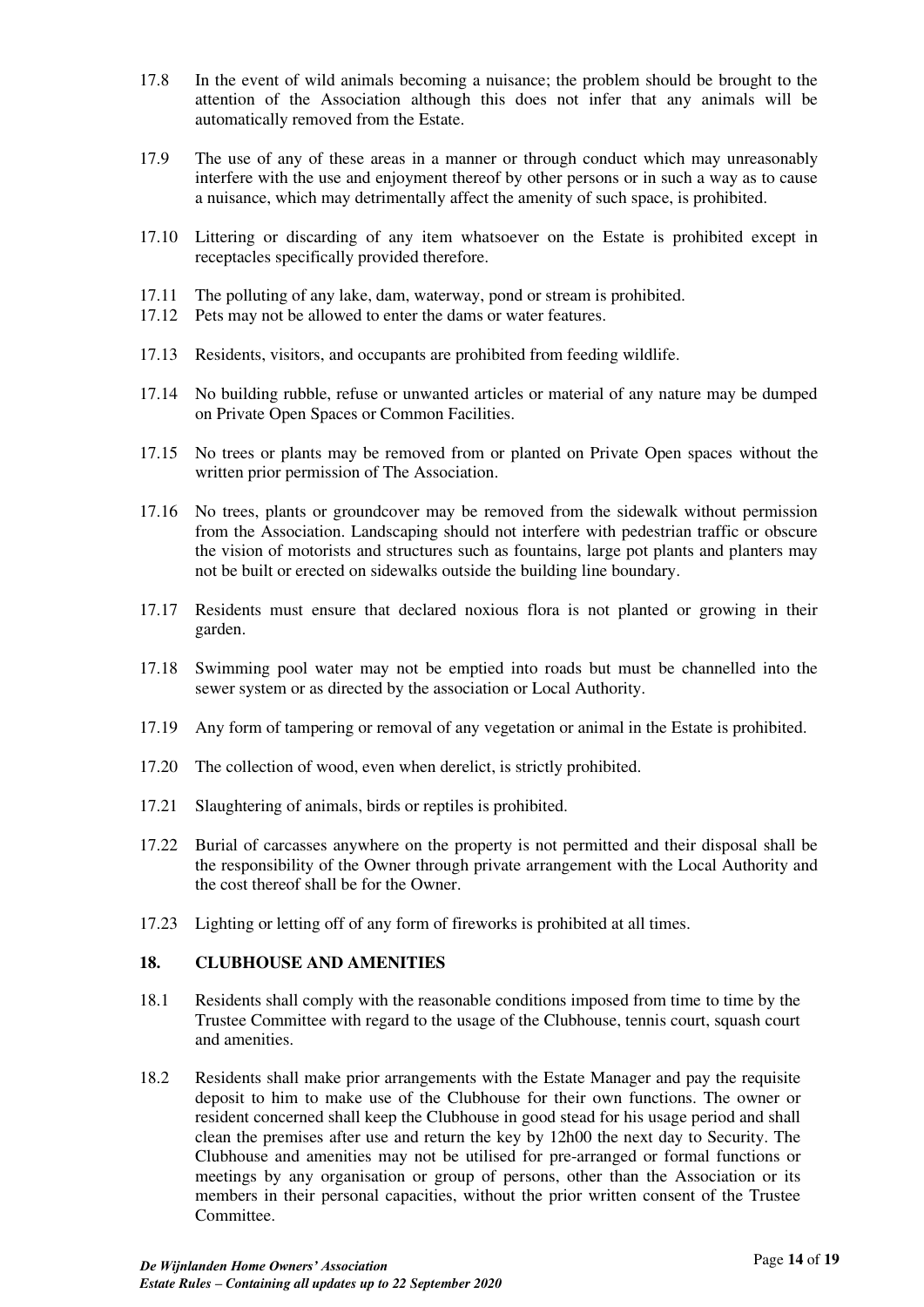- 18.3 The Clubhouse, tennis court, squash court and amenities are reserved primarily for the use residents, but such facilities may be used by the visitor or guest of a resident, if accompanied by him.
- 18.4 Residents shall make bookings for the tennis court and squash court on the prescribed forms on the Clubhouse notice board.

# <span id="page-14-0"></span>**19. OBLIGATIONS WITH REFERENCE TO PERIMETER FENCE**

- 19.1 Owners of erven situated adjacent to the perimeter fence shall not build on the access servitude of 2 metres, or otherwise restrict access to the perimeter fence by a Trustee, Estate Manager or by Security.
- 19.2 Residents and occupants of erven situated adjacent to the perimeter fence, are obliged to allow a Trustee, Estate Manager and/or Security reasonable access to the fence in order to inspect the fence when required.
- 19.3 Owners or residents of erven situated adjacent to the perimeter fence shall keep the fence clean and clear from grass and plants, and must notify a Trustee or the Estate Manager of any problems with reference to the perimeter fence. Trees, shrubs or plants that in the opinion of the Trustee Committee are likely to interfere with the proper functioning of the security system may not be planted in close proximity to the perimeter fence.
- 19.4 Any occupier seeing an intruder or a breach in the perimeter fence should immediately notify Security.

# <span id="page-14-1"></span>**20. SECURITY, SAFETY AND RISK**

- 20.1 Residents shall at all times ensure that the security and safety of other residents and their property is preserved and shall comply with the security measures imposed from time to time by the Trustee Committee. All Persons enter the Estate at their own risk and make use of the amenities at their own risk.
- 20.2 All visitors shall complete the register at the main gate and obtain telephonic clearance from the owner or resident before Security will allow them to enter the Estate if an access code has not been acquired beforehand. Personal exit code or pre-allocated access code only may be used by visitors leaving the Estate.
- 20.3 Residents requiring the services of furniture removal vans must obtain a clearance permit from the Estate Manager to enable the vehicle to gain access to the Estate.
- 20.4 Sales people will not be allowed entry other than by prior appointment with the owner or resident as advised to Security.
- 20.5 No casual visitors will be allowed entry to the Estate under any circumstances.
- 20.6 Residents shall meet incidental workers or gardeners at the main gate to arrange entry to the Estate. Exit will be affected in the same way.
- 20.7 Residents shall register their permanent gardeners, domestic workers, au pairs, drivers and medical nurses with Security at the main gate and complete the necessary forms as prescribed by the Trustee Committee. Such registered worker may then proceed on foot between the main gate and the place of work but must do so directly and similarly proceed to the main gate on exiting the Estate. Residents shall inform Security if and when the services of permanent gardeners, domestic workers, au pairs, drivers and medical nurses are terminated.
- 20.8 Random searches may be performed on non-residents by the Security personnel from time to time with the consent of the person. Residents shall supply a letter of authorisation permitting non-residents to take out goods and articles given to them.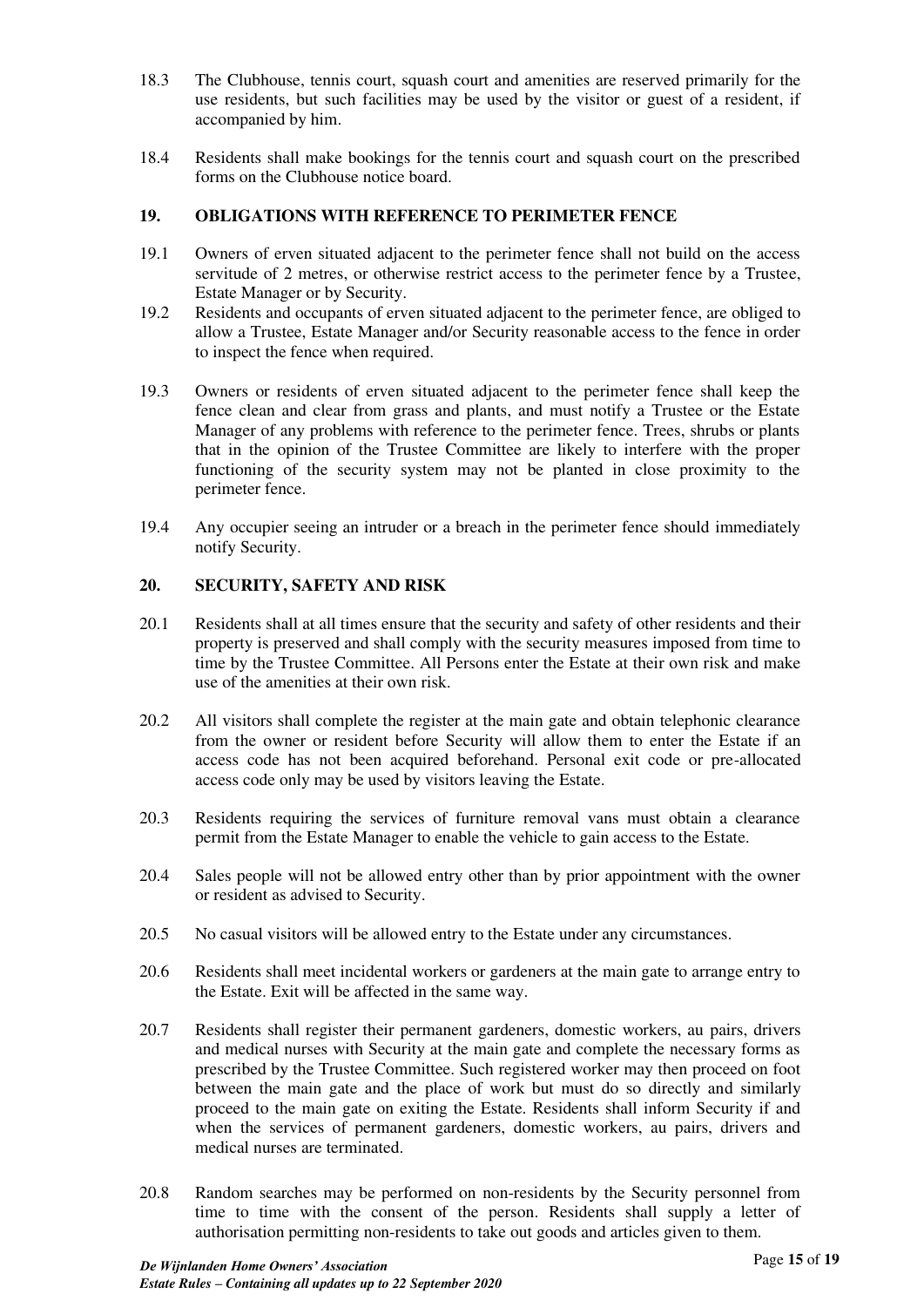- 20.9 Owners shall ensure that their contractors are registered with Security and shall furnish Security with the name or company name of the contractor, an all-day contact number of responsible person, the office telephone number, fax number, e-mail address, vehicle registration number, names and Identity numbers of all employees and workers. Should any of the required information not be available, the contractor or his employees or workers will not be allowed access to the Estate
- 20.10 Upon every entry to the Estate by a building contractor, all the employees and workers will individually be checked in at the main gate. Upon each such entry to and exit from the Estate, Security will ensure that each and every person on the building contractor's vehicle including the driver is accounted for.
- 20.11 All contractors and their employees and workers must enter and exit the Estate by vehicle and no one will be allowed entry or exit on foot. Security has the authority to inspect the vehicles of any contractor and gardener or domestic employee or HOA general worker upon entry and/or exit from the Estate. Security has the authority to search the person of any contractor, or his employee or worker and gardener or domestic employee and HOA general workers upon entry and/or exit from the Estate.
- 20.12 No contractor or his employee or worker may wander freely on the Estate. Contractors, employees and workers will be regarded by Security as site specific and may at any time be challenged by Security. The movement of a contractor and his employees or workers between sites from the main gate must at all times be by vehicle. A contractor or his employee or worker caught walking on the Estate will be removed by Security. Notwithstanding the foregoing, an employee or worker of a contractor may be permitted to cycle to a site, if issued with a permit by Security. Any worker cycling without a permit will be removed from the Estate by Security.
- 20.13 No contractor's vehicles entering the Estate will be allowed to be overloaded with personnel or material. No personnel will be allowed to hang on to any moving vehicle or other equipment. The speed limit of 30 kilometres per hour is to be strictly adhered to by the contractor, his employees and workers on the Estate. Any vehicle that exceeds the speed limit or drives in any manner considered as dangerous by a Trustee or the Estate Manager on more than one occasion will be subject to a penalty or be barred from future entry.
- 20.14 Security may at their discretion require any laden vehicle to enter the Estate through the service entry gate. Extra-heavy vehicles or vehicles carrying extra-heavy loads (such as brick delivery vehicles) shall enter the Estate through the service entry gate, by prior arrangement between the contractors with Security. Extra-heavy vehicles shall observe a speed limit of 20 kilometres per hour when driving on the Estate.
- 20.15 Should any contractor, or his employee or worker or any other worker not adhere to these rules, he may, at the discretion of the Estate Manager or Security (with post-facto verification by a Trustee Committee member), summarily be forbidden entry to the Estate.
- 20.16 No "tailgaiting" is allowed i.e. gaining unauthorised access into the Estate by slipping under the boom or through open security gate which was raised or opened to allow previous person or vehicle.
- 20.17 No resident shall treat Security personnel and/or an HOA Official or general worker in an abusive manner. Abuse of guards by residents in any manner whatsoever will not be tolerated and is strictly prohibited.

# <span id="page-15-0"></span>**21. WORKERS AND CONTRACTORS**

21.1 Owners shall ensure that their workers and contractors adhere to these rules and the Builders Conduct and Building Site Development Agreement, if applicable.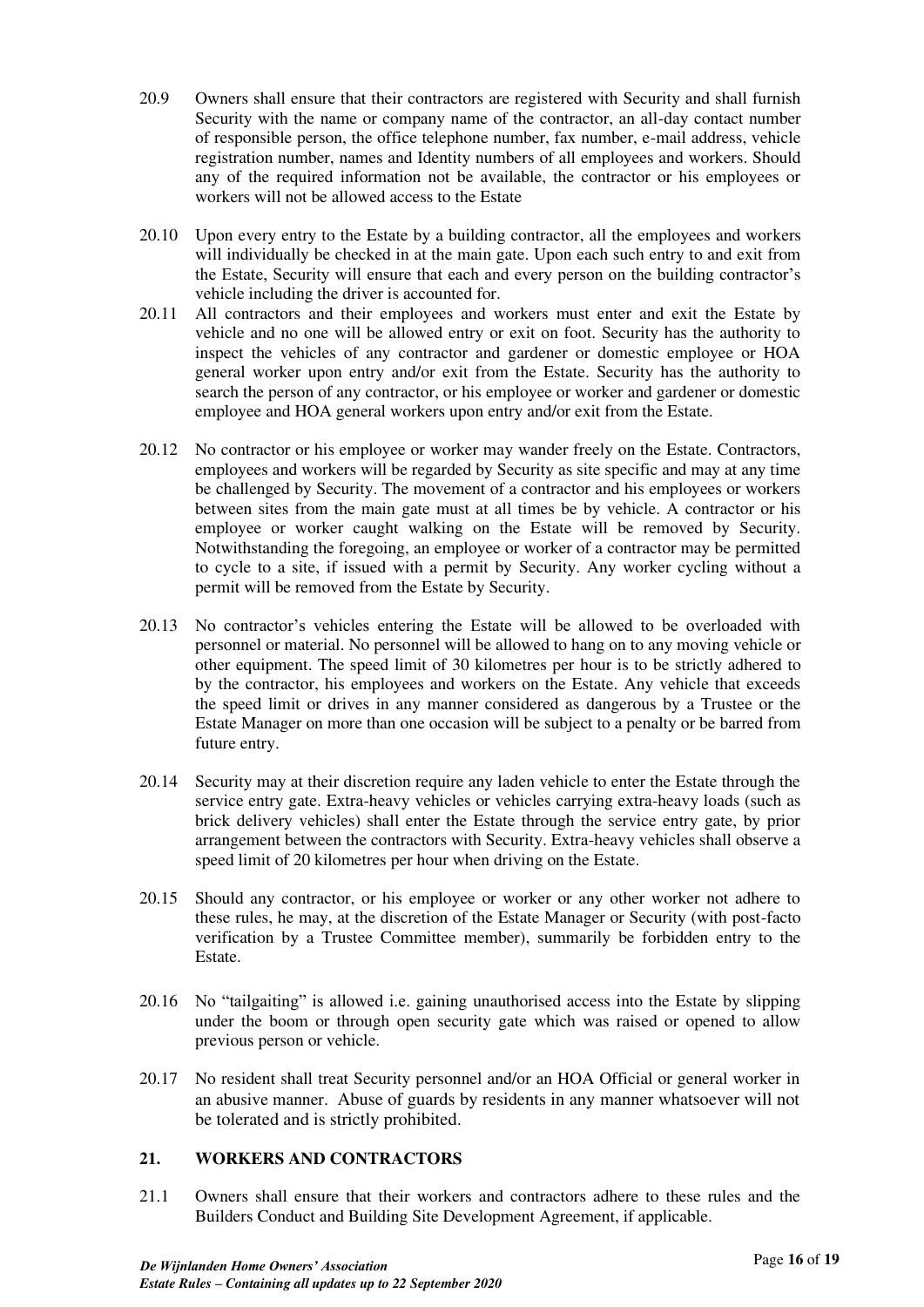- 21.2 The consumption of alcoholic beverages or use of drugs by any worker or contractor or the employee or worker of a contractor on the Estate will not be tolerated.
- 21.3 Any worker found in possession of alcoholic beverages or drugs or seemingly under the influence of alcohol or drugs will be summarily escorted from the Estate at the discretion of a Trustee, the Estate Manager or Security and will not be allowed entry in the future. In the event a decision by a Trustee, the Estate Manager or Security is contested, the relevant person must still leave the Estate and may not return until the appeal has been considered and a decision has been given by the Trustee Committee.
- 21.4 No contractor shall be allowed on the Estate after working hours being:-
	- 21.4.1 Weekdays (Monday to Friday) from 07h00 to 18h00
	- 21.4.2 Saturdays (other than public holidays) is allowed only by prior arrangement with the Estate Manager (in writing before 12H00 on a Friday).
- 21.5 No contractor is allowed on the Estate on Public Holidays or on Sundays.

# <span id="page-16-0"></span>**22. EMPLOYEES OR OFFICIALS OF THE ASSOCIATION**

No resident may interfere with the work or duties of an employee or official of the Association. Formal advices or complaints must be lodged with the Estate Manager in preference, otherwise with a Trustee and must be put in writing.

# <span id="page-16-1"></span>**23. IMPOSITION OF ORDINARY PENALTIES ON OWNERS OR RESIDENTS**

- 23.1 If the conduct of an owner or resident or his family member, visitor, guest, employee or contractor constitutes a nuisance in the opinion of the Trustee Committee, or a contravention of these rules, the Trustee Committee may furnish the owner or resident (where applicable) with a written notice. In the notice the particular conduct, which constitutes a nuisance, must be adequately described or the estate rule that has allegedly been contravened must be clearly indicated, and the owner or resident (where applicable) must be warned that if he persists in such conduct or contravention, a penalty will be imposed on him.
- 23.2 If the owner or the resident (where applicable) nevertheless persists in the particular conduct or in the contravention of the particular rule, the Trustee Committee may by written notice impose an ordinary penalty on the owner or resident (where applicable).
- 23.3 The ordinary penalty imposed in terms of sub-rule 23.2 above shall be immediately due and payable by the owner or resident (where applicable) and if is not paid within 14 (fourteen) days of the date of the written notice, the summary penalty may be added to the owner's levy statement and claimed from the owner as a levy debt.
- 23.4 The owner or resident (where applicable) may appeal against the ordinary penalty imposed, provided that he shall lodge the written appeal with the Trustee Committee within 14 (fourteen) days of the date of the written notice of the ordinary penalty.
- 23.5 Upon receipt of the appeal referred to in sub-rule 23.4, the Trustee Committee may resolve to:
	- 23.5.1 Set the ordinary penalty aside, in which event they shall inform the owner or resident (where applicable) of their decision, or
	- 23.5.2 convene a Trustee Committee meeting for the purpose of giving the owner or resident (where applicable) the opportunity to present his case, including the calling of witnesses to substantiate his case, and to cross-examine any witnesses called by the Trustee Committee, but except in so far as may be permitted by the chairperson, he may not participate in the affairs of or voting at the meeting.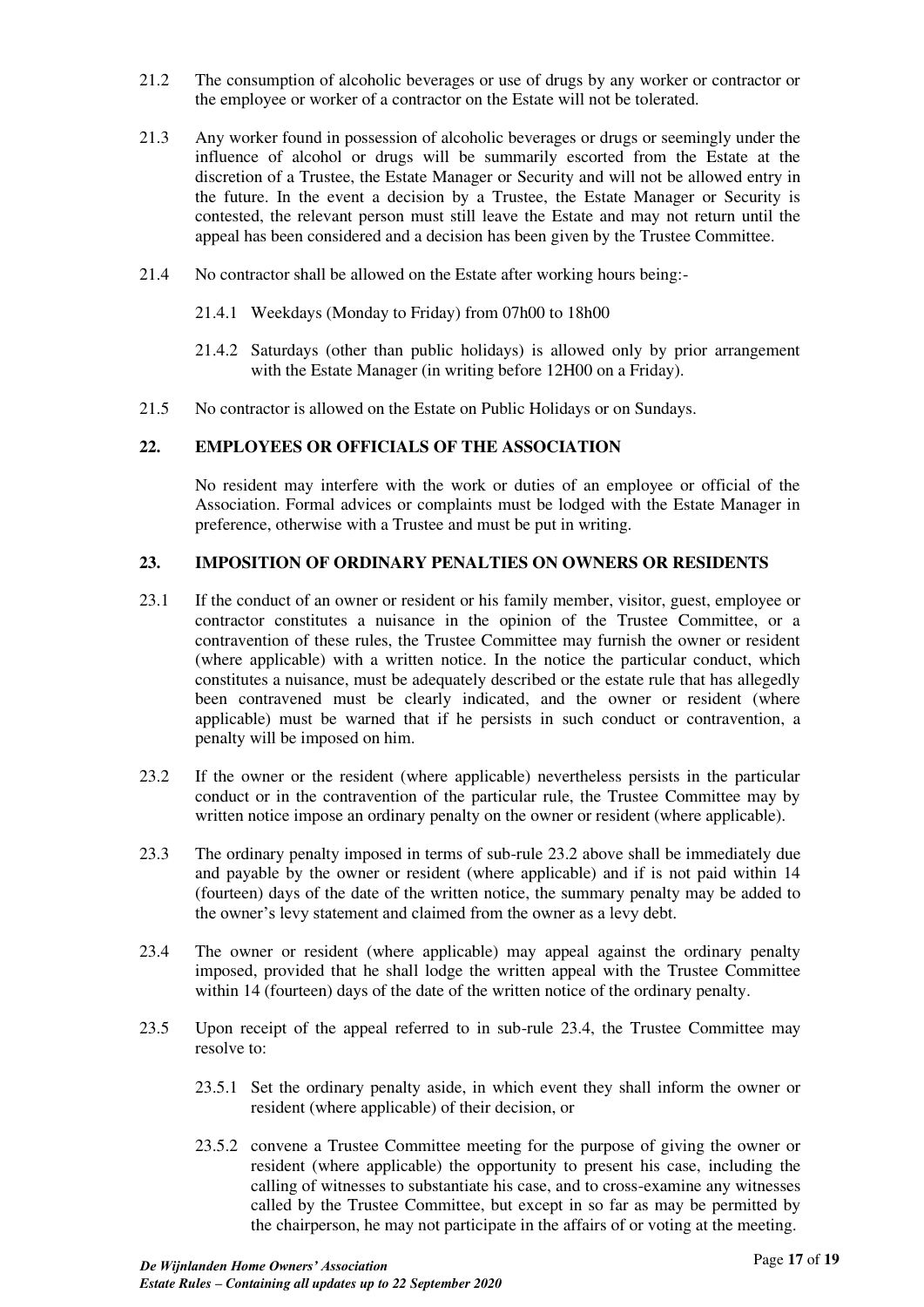- 23.6 Upon conclusion of the Trustee Committee meeting referred to in sub-rule 23.5.2 above, the Trustee Committee may resolve to:
	- 23.6.1 Confirm the ordinary penalty, or
	- 23.6.2 Reduce the ordinary penalty, or
	- 23.6.3 Quash the ordinary penalty.
- 23.7 Any ordinary penalty endorsed or reduced in terms of sub-rule 23.6.1 or 23.6.2 above may, if it is not paid within 14 (fourteen) days after the Trustee Committee meeting, be added to the owner's levy statement.
- 23.8 The Trustee Committee shall from time to time determine the amounts of the ordinary penalties.

# <span id="page-17-0"></span>**24. NOTICE**

- 24.1 A notice which is required to be given to an owner or resident in terms of these rules shall be regarded as having been properly served if such notice has been given under the hand of a Trustee or the Estate Manager and delivered to the owner or resident either personally by hand or by post in a prepaid registered properly addressed to the owner or resident at his home address or such other physical address reflected in the records of the Association. Any notice by post shall be deemed to have been served at the time when the letter containing the same was posted, and in proving the giving of the notice by post, it shall be sufficient to prove that the letter containing the notice was properly addressed and posted.
- 24.2 Notwithstanding the provisions of sub-rule 25.1 above it shall be competent to give any notice to an owner or resident by electronic mail or by telefax where the e-mail address or telefax number of the owner or resident is recorded with the Trustee Committee. Notice shall be deemed to have been properly served on the date of disposal thereof to the elected e-mail address or telefax number of the owner or resident concerned.

# <span id="page-17-1"></span>**25. COMPLAINTS**

- 25.1 In the event of annoyances or complaints between residents, the parties involved should attempt to settle the issues between themselves, exercising tolerance and consideration. Where matters cannot be resolved it should be brought to the attention of the Estate Manager or the Trustee Committee in writing.
- 27.2 Owners or residents should report contraventions of these rules in writing to the Estate Manager or the Trustee Committee. This will be dealt with confidentially to ensure anonymity of the complainant.
- 27.3 Contraventions of these rules seen by patrolling Security officers will be brought to the attention of the owner or resident concerned and reported to the Estate Manager or the Trustee Committee. Vehicles seen speeding or driving recklessly on the Estate by Security patrols will have their registration numbers recorded and appropriate action will be taken by the Estate Manager or Trustee Committee.
- 27.4 Communication between Members, Trustees, Estate Manager, Managing Agent or other employees of the HOA need to be civil and respectful. The Trustee Committee can refuse to communicate with members who do not treat the mentioned parties with civility and respect.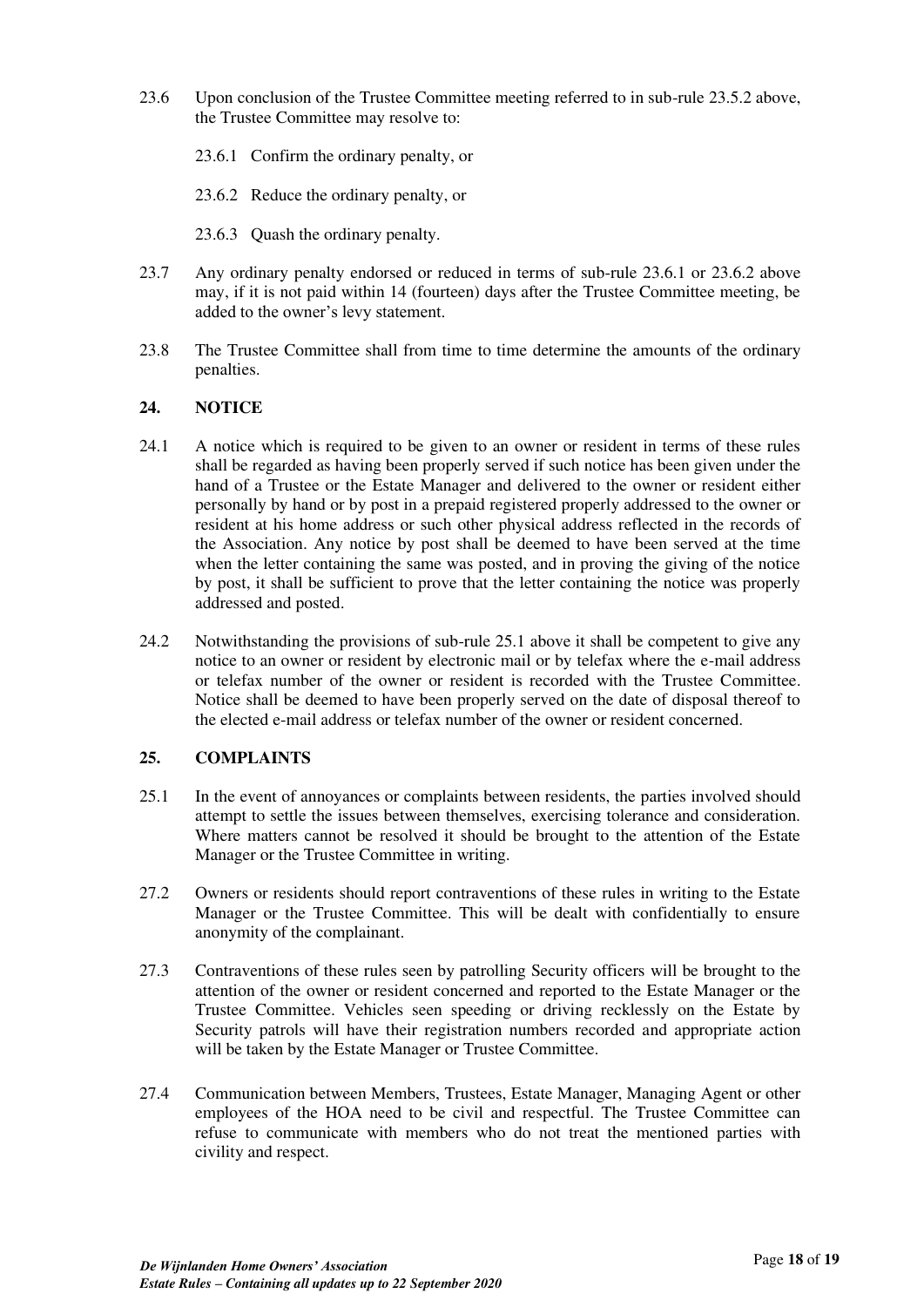# <span id="page-18-0"></span>**26. RELAXATION OF RULES**

No indulgence or relaxation in respect of these rules shall constitute a waiver or consent, or prevent the enforcement thereof by the Trustee Committee at any time.

# <span id="page-18-1"></span>**27. GENERAL RULES**

- 27.1 The Association will have control of the use of all recreational and entertainment facilities and the Trustees shall have the right to levy charges for the use thereof as they so deem fit.
- 27.2 Under no circumstances may Security personnel be employed by residents on any basis to undertake work or perform errands of a temporary nature on behalf of owners or residents.
- 27.3 The Trustee Committee reserves the right to amend, revise, alter, remove or add to the Rules from time to time as they deem necessary.
- 27.4 Garage doors shall be kept closed at all times when not in immediate use.
- 27.5 Owners and Residents must ensure that their details are updated annually and inform the estate office of any changes. Including but not limited to, e-mail addresses, telephone numbers, registered pets, vehicle registration numbers and frequent visitor details.

## <span id="page-18-2"></span>**28. SCHEDULE OF TRANSGRESSIONS & PENALTIES as per Annexure "A"**